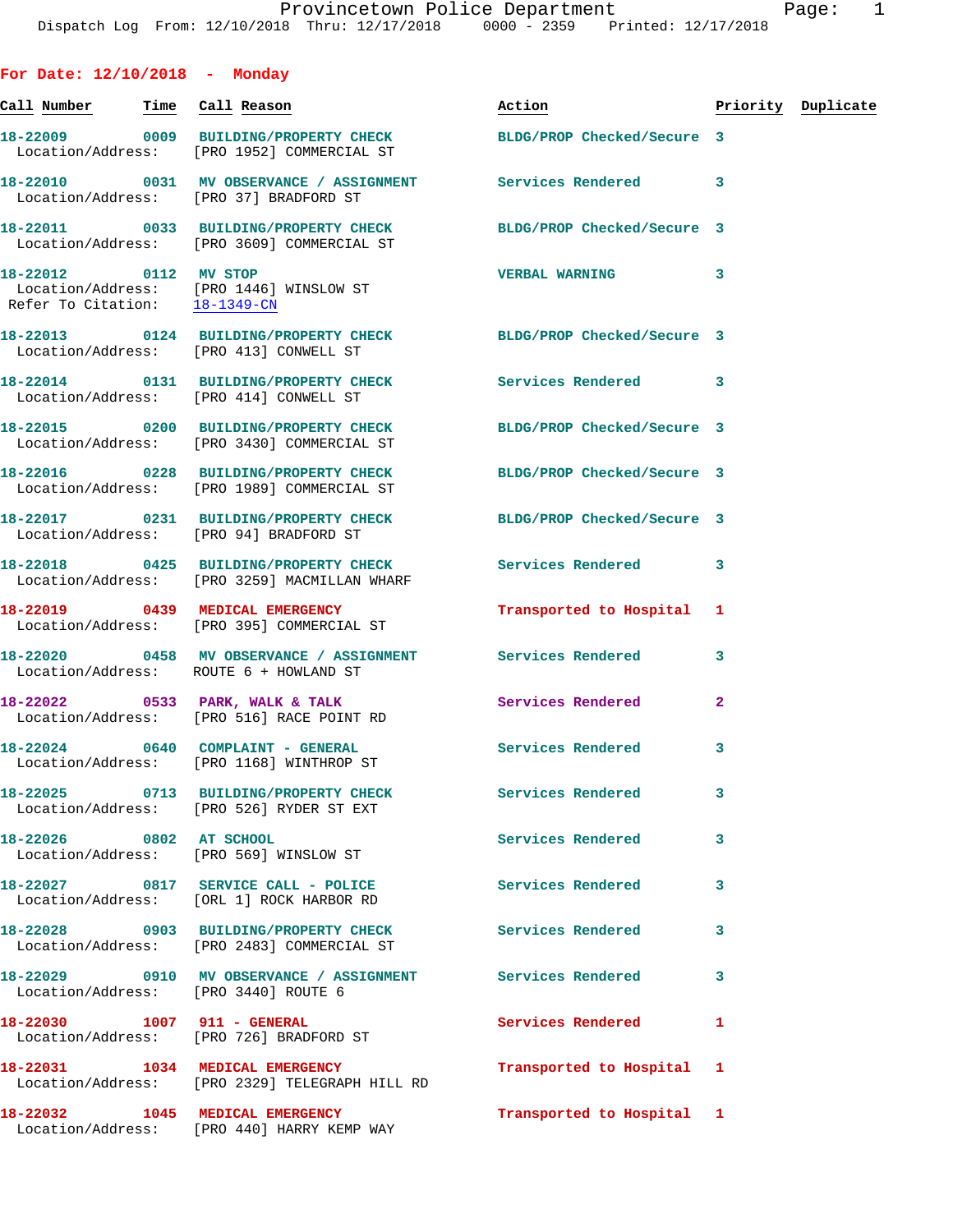**18-22033 1101 MV STOP VERBAL WARNING 3**  Location/Address: [PRO 2479] ROUTE 6 Refer To Citation: 18-1350-CN **18-22034 1115 SERVICE CALL - POLICE Services Rendered 3**  Location/Address: [PRO 182] COMMERCIAL ST **18-22035 1227 MV OBSERVANCE / ASSIGNMENT Services Rendered 3**  Location/Address: ROUTE 6 + SNAIL RD **18-22036 1242 LOST WALLET Services Rendered 3**  Location/Address: [PRO 542] SHANK PAINTER RD **18-22038 1304 MV STOP VERBAL WARNING 3**  Location/Address: [PRO 2513] ROUTE 6 Refer To Citation: 18-1351-CN **18-22039 1341 LARCENY / FORGERY / FRAUD Services Rendered 2**  Location/Address: [PRO 3491] STABLE PATH **18-22040 1347 MEDICAL EMERGENCY Services Rendered 1**  Location/Address: [PRO 726] BRADFORD ST **18-22042 1449 COMPLAINT - GENERAL Referred to Other Agency 3**  Location/Address: [OT] NORTH RD **18-22041 1450 SERVICE CALL - POLICE Services Rendered 3**  Location/Address: [PRO 569] WINSLOW ST **18-22043 1524 FOLLOW UP Could Not Locate 2**  Location/Address: [PRO 440] HARRY KEMP WAY **18-22044 1525 MEDICAL EMERGENCY Services Rendered 1**  Location/Address: [PRO 726] BRADFORD ST **18-22045 1542 BUILDING/PROPERTY CHECK BLDG/PROP Checked/Secure 3**  Location/Address: [PRO 1778] SHANK PAINTER RD **18-22046 1547 BUILDING/PROPERTY CHECK Services Rendered 3**  Location/Address: [PRO 2500] COMMERCIAL ST **18-22047 1547 PARK, WALK & TALK Services Rendered 2**  Location/Address: [PRO 105] COMMERCIAL ST **18-22048 1604 MV OBSERVANCE / ASSIGNMENT Services Rendered 3**  Location/Address: STANDISH ST + BRADFORD ST **18-22049 1757 BUILDING/PROPERTY CHECK BLDG/PROP Checked/Secure 3**  Location/Address: [PRO 1783] FRANKLIN ST 18-22050 1913 PARK, WALK & TALK **Services Rendered** 2 Location: [PRO 3431] LOPES SQUARE **18-22051 1956 MV OBSERVANCE / ASSIGNMENT No Action Required 3**  Location/Address: SNAIL RD + COMMERCIAL ST **18-22052 2209 BUILDING/PROPERTY CHECK BLDG/PROP Checked/Secure 3**  Location/Address: [PRO 545] SHANK PAINTER RD **18-22053 2256 MEDICAL EMERGENCY Transported to Hospital 1**  Location/Address: [PRO 1245] SEASHORE PARK DR **18-22054 2259 SUSPICIOUS ACTIVITY GONE ON ARRIVAL 2**  Location/Address: RACE POINT RD **18-22055 2310 SUSPICIOUS ACTIVITY Services Rendered 2**  Location/Address: WAREHAM ST Refer To Field Int: 18-46-FI **18-22056 2321 BUILDING/PROPERTY CHECK Services Rendered 3**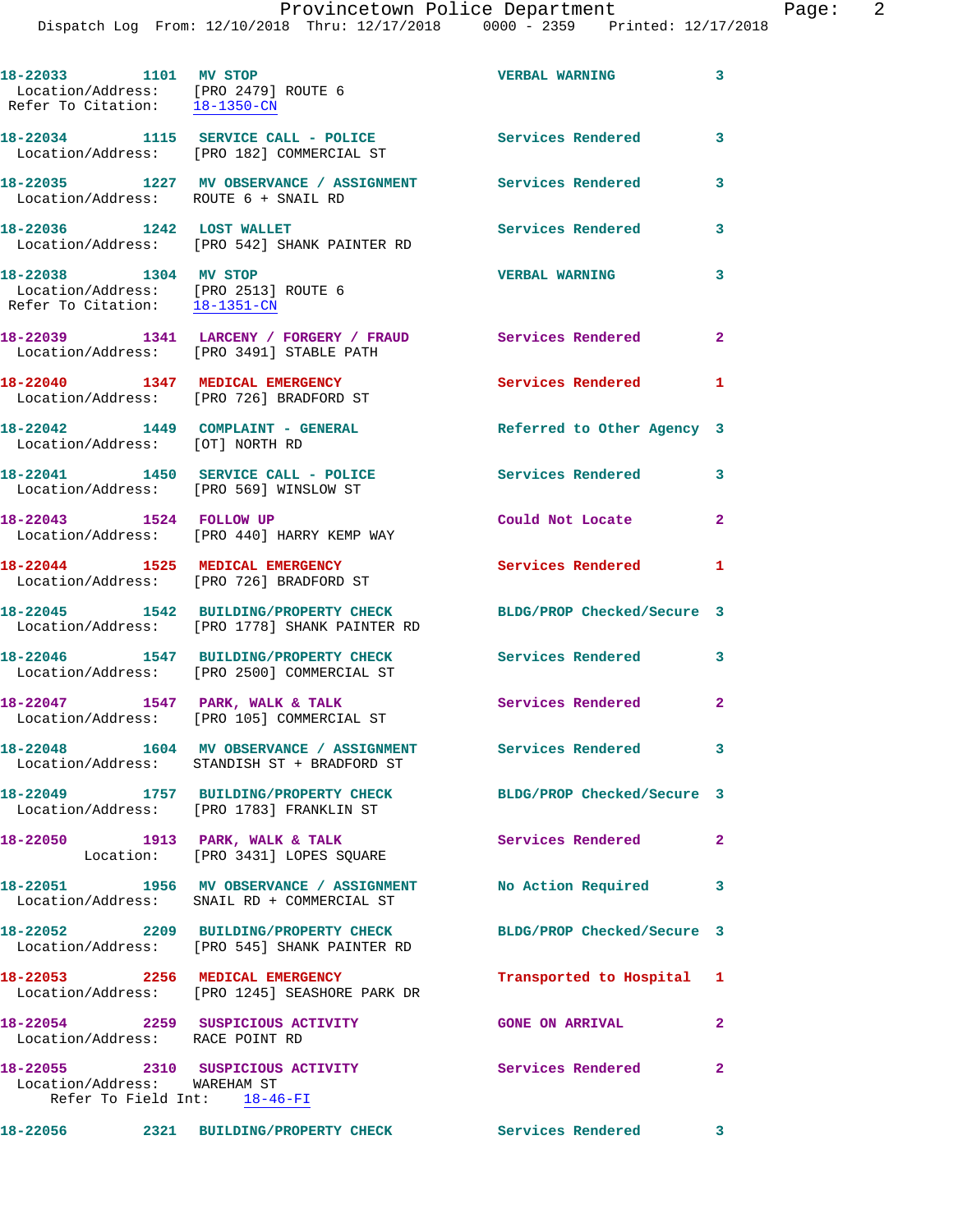Location/Address: [PRO 3030] TIN PAN ALLEY RD

# **For Date: 12/11/2018 - Tuesday**

|                                      | 18-22060 0007 ALARM - GENERAL<br>Location/Address: [PRO 4032] BRADFORD ST                                     | <b>False Alarm</b>         | 1                 |  |
|--------------------------------------|---------------------------------------------------------------------------------------------------------------|----------------------------|-------------------|--|
| 18-22061 0014 ALARM - FIRE           | Location/Address: [PRO 26] BRADFORD ST                                                                        | False Alarm                | 1                 |  |
|                                      | 18-22062 0052 BUILDING/PROPERTY CHECK BLDG/PROP Checked/Secure 3<br>Location/Address: [PRO 1886] BRADFORD ST  |                            |                   |  |
|                                      | 18-22063 0056 MV OBSERVANCE / ASSIGNMENT<br>Location/Address: BRADFORD ST + RYDER ST                          | Services Rendered          | 3                 |  |
| Location/Address: ROUTE 6 + SNAIL RD | 18-22064 0101 MV OBSERVANCE / ASSIGNMENT Services Rendered                                                    |                            | 3                 |  |
|                                      | 18-22065 0232 BUILDING/PROPERTY CHECK<br>Location/Address: [PRO 3259] MACMILLAN WHARF                         | BLDG/PROP Checked/Secure 3 |                   |  |
|                                      | 18-22066 0253 BUILDING/PROPERTY CHECK<br>Location/Address: [PRO 440] HARRY KEMP WAY                           | BLDG/PROP Checked/Secure 3 |                   |  |
|                                      | 18-22067 0329 BUILDING/PROPERTY CHECK<br>Location/Address: [PRO 488] MAYFLOWER ST                             | BLDG/PROP Checked/Secure 3 |                   |  |
|                                      | 18-22068 0546 MV OBSERVANCE / ASSIGNMENT<br>Location/Address: JEROME SMITH RD + SHANK PAINTER RD              | <b>No Action Required</b>  | 3                 |  |
| Location/Address: [PRO 521] ROUTE 6  | 18-22069 0629 BUILDING/PROPERTY CHECK BLDG/PROP Checked/Secure 3                                              |                            |                   |  |
|                                      | 18-22070 0652 SERVICE CALL - POLICE<br>Location/Address: [PRO 726] BRADFORD ST                                | Services Rendered          | 3                 |  |
|                                      | 18-22074 0707 MV OBSERVANCE / ASSIGNMENT<br>Location/Address: [PRO 542] SHANK PAINTER RD                      | Services Rendered          | 3                 |  |
|                                      | 18-22071 0746 911 - GENERAL<br>Location/Address: [PRO 1773] COMMERCIAL ST                                     | Services Rendered          | 1                 |  |
| 18-22072 0800 AT SCHOOL              | Location/Address: [PRO 569] WINSLOW ST                                                                        | Services Rendered          | 3                 |  |
|                                      | 18-22073 0808 BIKE - ACCIDENT<br>Location/Address: [PRO 540] SHANK PAINTER RD<br>Refer To Accident: 18-136-AC | PATIENT REFUSAL            | $\mathbf{1}$<br>1 |  |
| 18-22075 0842 PET PANTRY             | Location/Address: [PRO 3296] SHANK PAINTER RD                                                                 | <b>Services Rendered</b>   | 3                 |  |
| Location/Address: [PRO 3287] ROUTE 6 | 18-22077 0948 BUILDING/PROPERTY CHECK                                                                         | BLDG/PROP Checked/Secure 3 |                   |  |
|                                      | 18-22078 0955 BUILDING/PROPERTY CHECK<br>Location/Address: [PRO 3430] COMMERCIAL ST                           | Services Rendered          | 3                 |  |
|                                      | 18-22079 0957 PARK, WALK & TALK<br>Location/Address: [PRO 537] SHANK PAINTER RD                               | Services Rendered          | $\overline{a}$    |  |
| Location/Address: [PRO 521] ROUTE 6  | 18-22080 1011 BUILDING/PROPERTY CHECK                                                                         | <b>Services Rendered</b>   | 3                 |  |
|                                      | 18-22081 1029 MV OBSERVANCE / ASSIGNMENT<br>Location/Address: BRADFORD ST + STANDISH ST                       | Services Rendered          | 3                 |  |
| 18-22082 1039 MV COMPLAINT           | Location/Address: GOSNOLD ST + COMMERCIAL ST                                                                  | Services Rendered          | 2                 |  |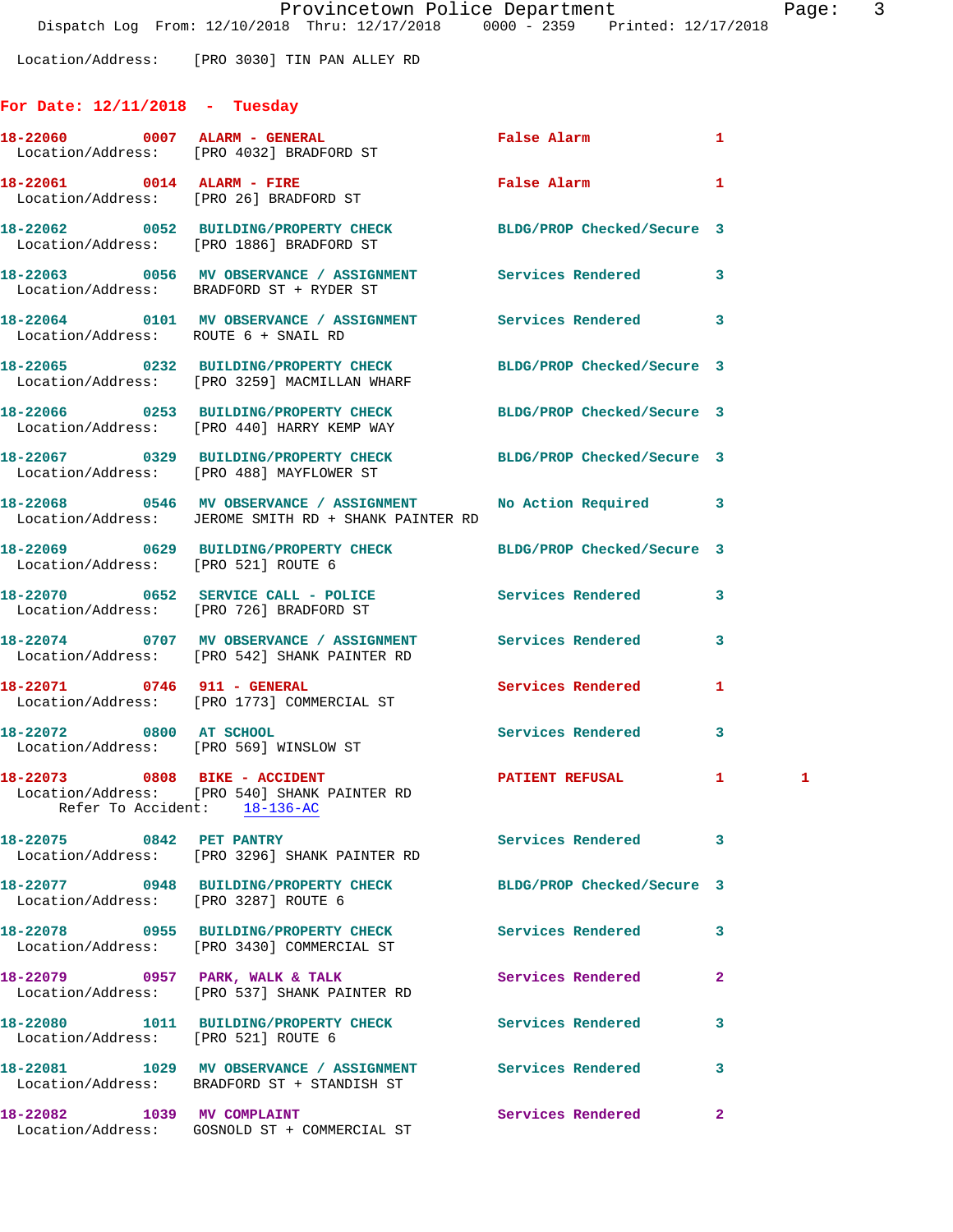Dispatch Log From: 12/10/2018 Thru: 12/17/2018 0000 - 2359 Printed: 12/17/2018

18-22083 1046 MV OBSERVANCE / ASSIGNMENT Services Rendered 3 Location/Address: SNAIL RD **18-22084 1150 MV STOP VERBAL WARNING 3**  Location/Address: [PRO 3231] BRADFORD ST Refer To Citation:  $\frac{18-1352-CN}{2}$ **18-22085 1204 SUSPICIOUS ACTIVITY Services Rendered 2 1**  Location/Address: [PRO 4036] POINT ST Refer To Field Int: 18-47-FI **18-22086 1325 SERVE PROTECTION ORDER Could Not Locate 2**  Location/Address: [PRO 810] COMMERCIAL ST **18-22088 1453 ASSIST DEPARTMENT / MUTUAL AID Services Rendered 3**  Location/Address: [PRO 399] COMMERCIAL ST 18-22089 1503 LOST PROPERTY **18-22089** Services Rendered 3 Location/Address: [PRO 2802] RACE POINT RD **18-22090 1513 MV HIT & RUN Services Rendered 2**  Location/Address: [PRO 3222] ALDEN ST **18-22091 1543 MEDICAL EMERGENCY Transported to Hospital 1**  Location/Address: [PRO 440] HARRY KEMP WAY 18-22092 1546 PARK, WALK & TALK **Services Rendered** 2 Location/Address: [PRO 204] COMMERCIAL ST **18-22094 1554 FOLLOW UP Services Rendered 2**  Location/Address: [PRO 109] COMMERCIAL ST **18-22095 1649 LARCENY / FORGERY / FRAUD SPOKEN TO 2**  Location/Address: [PRO 249] COMMERCIAL ST **18-22096 1933 BUILDING/PROPERTY CHECK BLDG/PROP Checked/Secure 3**  Location/Address: [PRO 4036] POINT ST **18-22098 1948 BUILDING/PROPERTY CHECK Services Rendered 3**  Location/Address: [PRO 539] SHANK PAINTER RD **18-22099 1951 MEDICAL EMERGENCY Transported to Hospital 1**  Location/Address: [PRO 1266] NELSON AVE 18-22101 2016 PARK, WALK & TALK Services Rendered 2 Location/Address: [PRO 105] COMMERCIAL ST **18-22102 2023 SERVE PROTECTION ORDER Could Not Locate 2**  Location/Address: [PRO 810] COMMERCIAL ST **18-22103 2040 BUILDING/PROPERTY CHECK Services Rendered 3**  Location/Address: [PRO 1119] WAREHAM ST **18-22104 2112 BUILDING/PROPERTY CHECK Services Rendered 3**  Location/Address: [PRO 106] COMMERCIAL ST **18-22105 2129 MV OBSERVANCE / ASSIGNMENT Services Rendered 3**  Location/Address: [PRO 2478] BRADFORD ST **18-22106 2136 MV OBSERVANCE / ASSIGNMENT Services Rendered 3**  Location/Address: BRADFORD ST + STANDISH ST **For Date: 12/12/2018 - Wednesday 18-22107 0009 BUILDING/PROPERTY CHECK BLDG/PROP Checked/Secure 3**  Location/Address: [PRO 530] SHANK PAINTER RD

18-22108 0016 PARK, WALK & TALK **Services Rendered** 2 Location: WEST ROAM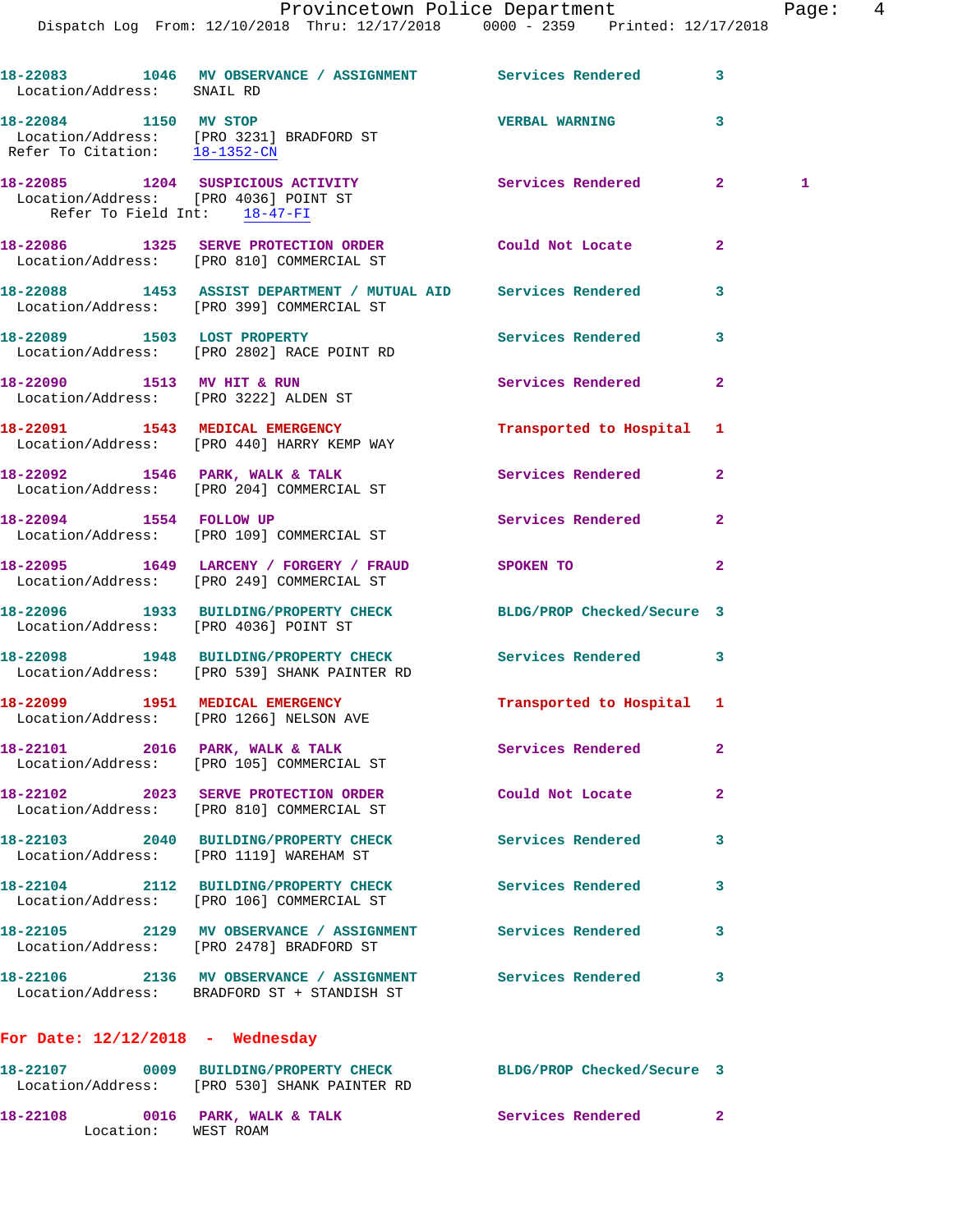|                                                                                     | 18-22109 0017 PARK, WALK & TALK<br>Location/Address: [PRO 597] COMMERCIAL ST           | BLDG/PROP Checked/Secure 2 |              |
|-------------------------------------------------------------------------------------|----------------------------------------------------------------------------------------|----------------------------|--------------|
|                                                                                     | 18-22110 0022 BUILDING/PROPERTY CHECK<br>Location/Address: [PRO 3033] COMMERCIAL ST    | BLDG/PROP Checked/Secure 3 |              |
|                                                                                     | 18-22111 0029 SUSPICIOUS ACTIVITY<br>Location/Address: [PRO 597] COMMERCIAL ST         | No Action Required         | $\mathbf{2}$ |
|                                                                                     | 18-22112 0045 MV OBSERVANCE / ASSIGNMENT<br>Location/Address: BRADFORD ST + JOHNSON ST | Services Rendered 3        |              |
|                                                                                     | 18-22113 0048 BUILDING/PROPERTY CHECK<br>Location/Address: [PRO 106] COMMERCIAL ST     | BLDG/PROP Checked/Secure 3 |              |
| 18-22114 0057 MV STOP<br>Refer To Citation: 18-1353-CN                              | Location/Address: [PRO 1886] BRADFORD ST                                               | <b>VERBAL WARNING</b>      | 3            |
|                                                                                     | 18-22115 0216 ALARM - GENERAL<br>Location/Address: [PRO 287] COMMERCIAL ST             | False Alarm                | $\mathbf{1}$ |
|                                                                                     | 18-22116 0234 PARK, WALK & TALK<br>Location/Address: [PRO 539] SHANK PAINTER RD        | Services Rendered 2        |              |
|                                                                                     | 18-22117 0332 BUILDING/PROPERTY CHECK<br>Location/Address: [PRO 2490] PROVINCELANDS RD | BLDG/PROP Checked/Secure 3 |              |
| Location/Address: [PRO 569] WINSLOW ST                                              | 18-22118 0350 BUILDING/PROPERTY CHECK BLDG/PROP Checked/Secure 3                       |                            |              |
| Location/Address: ROUTE 6 + HOWLAND ST                                              | 18-22119 0508 MV OBSERVANCE / ASSIGNMENT Services Rendered                             |                            | 3            |
| Location/Address: [PRO 2513] ROUTE 6                                                | 18-22120 0545 MV OBSERVANCE / ASSIGNMENT No Action Required                            |                            | 3            |
| 18-22121 0602 MV STOP<br>Location/Address: ROUTE 6<br>Refer To Citation: 18-1354-CN |                                                                                        | <b>VERBAL WARNING</b>      | 3            |
| 18-22122 0806 AT SCHOOL<br>Location/Address: [PRO 569] WINSLOW ST                   |                                                                                        | Services Rendered 3        |              |
|                                                                                     | 18-22123 0846 LOST IPOD & SPEAKER<br>Location/Address: [PRO 542] SHANK PAINTER RD      | <b>Services Rendered</b>   |              |
|                                                                                     | 18-22124 0848 BUILDING/PROPERTY CHECK<br>Location/Address: [PRO 3259] MACMILLAN WHARF  | <b>Services Rendered</b> 3 |              |
|                                                                                     | 18-22125 0853 PARK, WALK & TALK<br>Location/Address: [PRO 320] COMMERCIAL ST           | Services Rendered          | $\mathbf{2}$ |
|                                                                                     | 18-22126 0859 B & E / BURGLARY<br>Location/Address: [PRO 3614] COMMERCIAL ST           | Transported to Hospital 2  |              |
| 18-22127 0921 MEDICAL EMERGENCY                                                     | Location/Address: [PRO 3614] COMMERCIAL ST                                             | Transported to Hospital 1  |              |
|                                                                                     | 18-22129 1024 ALARM - FIRE<br>Location/Address: [PRO 204] COMMERCIAL ST                | False Alarm                | 1            |
|                                                                                     | 18-22130 1041 SUSPICIOUS ACTIVITY<br>Location/Address: [PRO 1276] RACE POINT RD        | <b>Services Rendered</b> 2 |              |
|                                                                                     | 18-22131 1041 SHOP WITH A COP<br>Location/Address: [PRO 542] SHANK PAINTER RD          | <b>Services Rendered</b>   | 3            |
|                                                                                     | 18-22132 1119 BUILDING/PROPERTY CHECK                                                  | BLDG/PROP Checked/Secure 3 |              |

Location/Address: [PRO 3287] ROUTE 6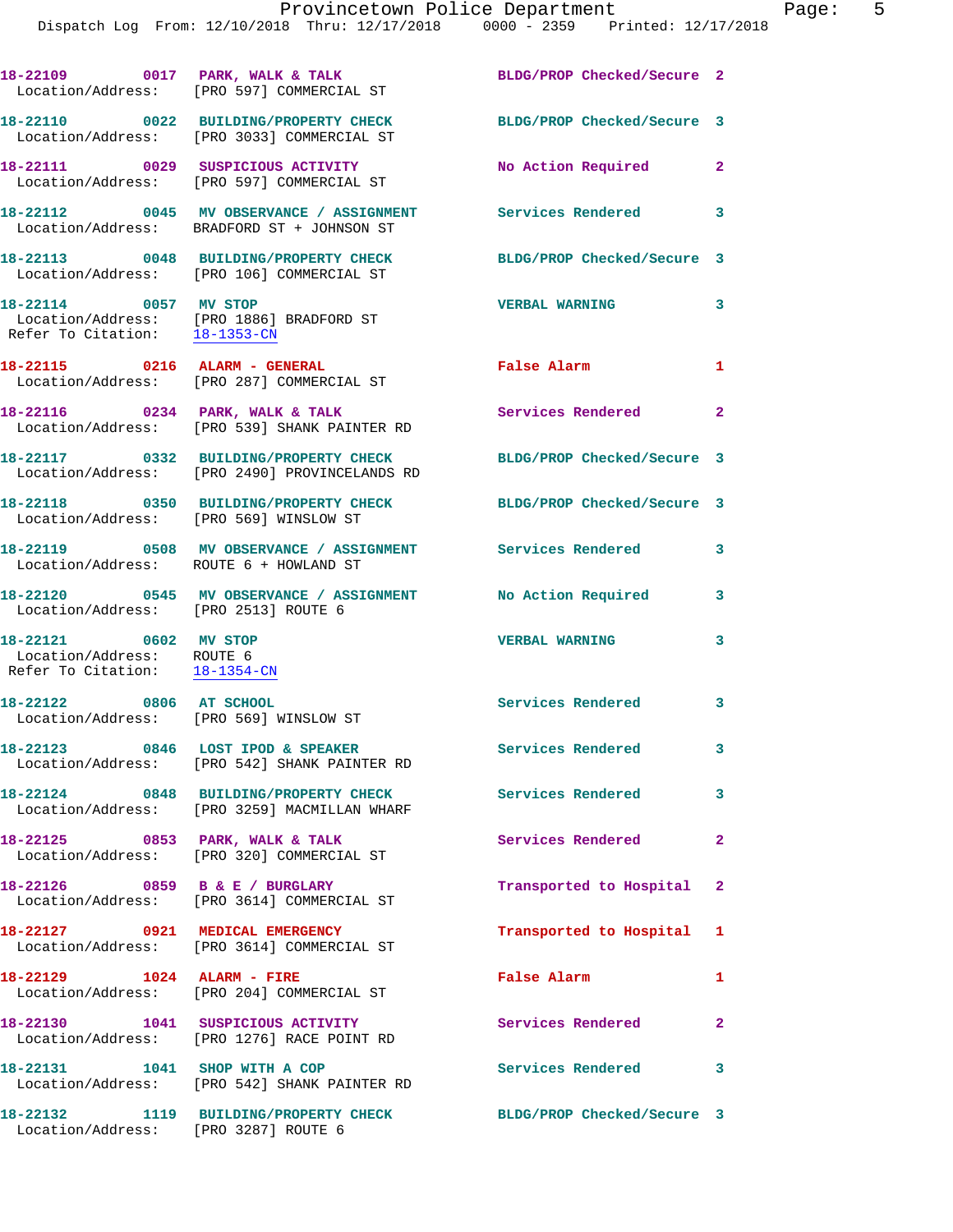Dispatch Log From: 12/10/2018 Thru: 12/17/2018 0000 - 2359 Printed: 12/17/2018

|                                 | 18-22133 1206 PARK, WALK & TALK<br>Location/Address: [PRO 537] SHANK PAINTER RD                          | Services Rendered          | $\mathbf{2}$   |
|---------------------------------|----------------------------------------------------------------------------------------------------------|----------------------------|----------------|
| 18-22134 1207 KEEP THE PEACE    | Location/Address: [PRO 2977] COMMERCIAL ST                                                               | Services Rendered          | $\overline{a}$ |
| Location/Address: STABLE PATH   | 18-22136 1301 BUILDING/PROPERTY CHECK                                                                    | Services Rendered          | 3              |
| Location/Address: RACE POINT RD | 18-22137 1306 MV OBSERVANCE / ASSIGNMENT Services Rendered                                               |                            | 3              |
|                                 | 18-22138 1308 MEDICAL EMERGENCY<br>Location/Address: [PRO 440] HARRY KEMP WAY                            | Transported to Hospital    | 1              |
| 18-22139 1311 GRAFFITI          | Location/Address: [PRO 4004] COMMERCIAL ST                                                               | Services Rendered          | 3              |
| 18-22140   1317   LOST WALLET   | Location/Address: [PRO 3296] SHANK PAINTER RD                                                            | Services Rendered          | 3              |
|                                 | 18-22142 1359 PARK, WALK & TALK<br>Location/Address: [PRO 2672] COMMERCIAL ST                            | Services Rendered          | 2              |
|                                 | 18-22143 1545 SERVE PROTECTION ORDER<br>Location/Address: [PRO 810] COMMERCIAL ST                        | Could Not Locate           | 2              |
|                                 | 18-22144 1602 BUILDING/PROPERTY CHECK<br>Location/Address: [PRO 2977] COMMERCIAL ST                      | Services Rendered          | 3              |
|                                 | 18-22145 1631 MV OBSERVANCE / ASSIGNMENT Services Rendered<br>Location/Address: [PRO 3440] ROUTE 6       |                            | 3              |
|                                 | 18-22148 1722 BY-LAW VIOLATION<br>Location/Address: [PRO 4082] GOSNOLD ST                                | Referred to Other Agency 2 |                |
|                                 | 18-22147 1723 BUILDING/PROPERTY CHECK<br>Location/Address: [PRO 3259] MACMILLAN WHARF                    | <b>Services Rendered</b>   | 3              |
|                                 | 18-22149 1803 BUILDING/PROPERTY CHECK<br>Location/Address: [PRO 1196] BRADFORD ACRES RD                  | <b>Services Rendered</b>   | 3              |
|                                 | 18-22150 1847 PARK, WALK & TALK<br>Location: [PRO 3431] LOPES SQUARE                                     | Services Rendered          | 2              |
| 18-22151 1855 BAR CHECK         | Location/Address: [PRO 2737] COMMERCIAL ST                                                               | Services Rendered          | $\mathbf{2}$   |
| 18-22152 1901 BAR CHECK         | Location/Address: [PRO 3443] COMMERCIAL ST                                                               | BLDG/PROP Checked/Secure 2 |                |
|                                 | 18-22153 1927 MV OBSERVANCE / ASSIGNMENT Services Rendered<br>Location/Address: BRADFORD ST + HOWLAND ST |                            | 3              |
|                                 | 18-22154 2039 BUILDING/PROPERTY CHECK<br>Location/Address: [PRO 3033] COMMERCIAL ST                      | BLDG/PROP Checked/Secure 3 |                |
| Location/Address: COMMERCIAL ST | 18-22155 2045 BUILDING/PROPERTY CHECK                                                                    | Services Rendered          | 3              |
|                                 | 18-22156 2101 BUILDING/PROPERTY CHECK<br>Location/Address: [PRO 132] COMMERCIAL ST                       | Services Rendered          | 3              |
|                                 | 18-22157 2105 BUILDING/PROPERTY CHECK<br>Location/Address: [PRO 3318] CEMETERY RD                        | <b>Services Rendered</b>   | 3              |
|                                 | 18-22158 2118 MV OBSERVANCE / ASSIGNMENT<br>Location/Address: [PRO 3430] COMMERCIAL ST                   | <b>Services Rendered</b>   | 3              |
|                                 |                                                                                                          | Services Rendered          | 3              |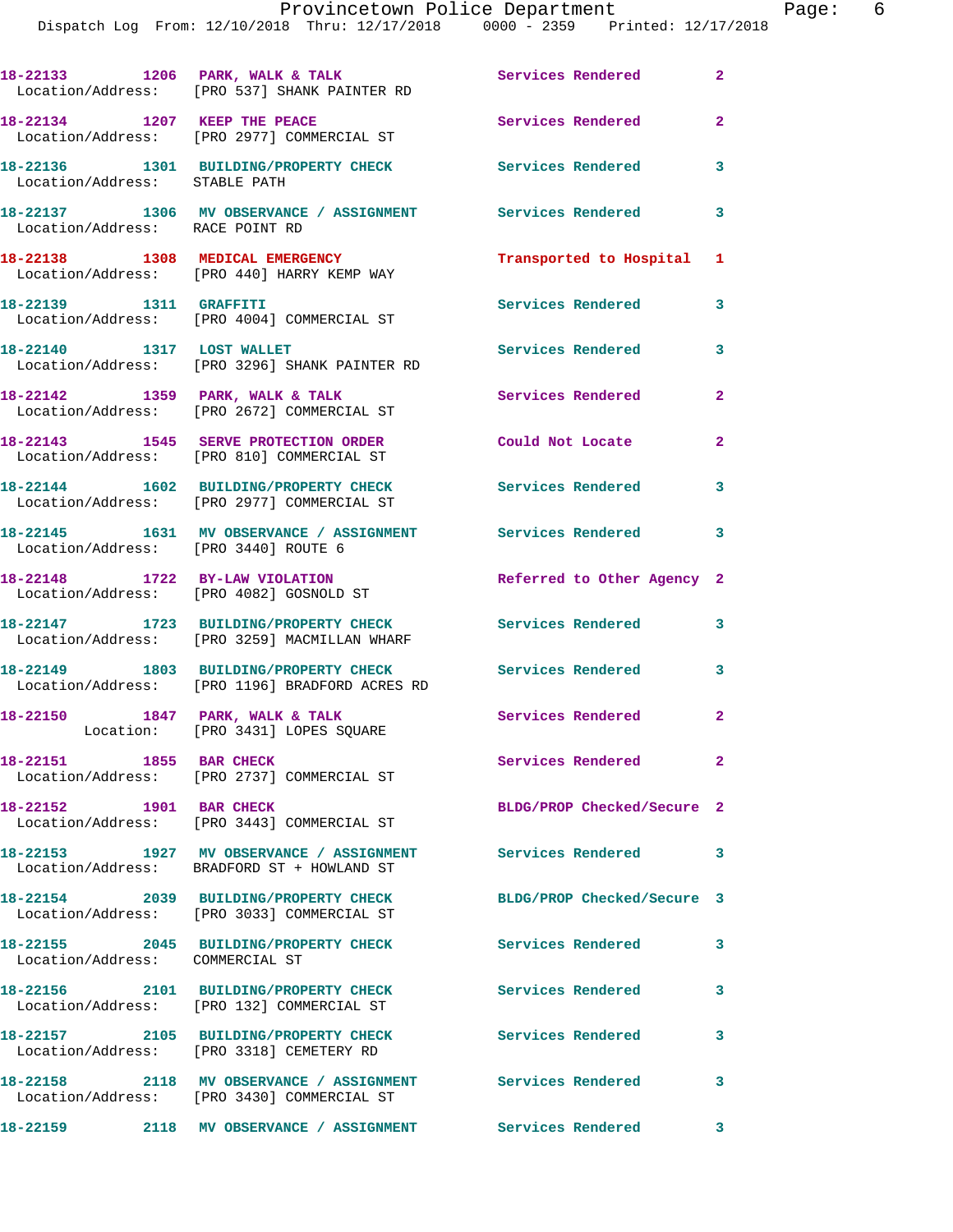Location/Address: [PRO 4136] BRADFORD ST

# **For Date: 12/13/2018 - Thursday**

|                                                        | 18-22160 0000 PARK, WALK & TALK<br>Location/Address: [PRO 3870] COMMERCIAL ST                                        | No Action Required 2       |              |
|--------------------------------------------------------|----------------------------------------------------------------------------------------------------------------------|----------------------------|--------------|
| 18-22161 0034 BAR CHECK                                | Location/Address: [PRO 3443] COMMERCIAL ST                                                                           | No Action Required 2       |              |
|                                                        | 18-22162 0112 BUILDING/PROPERTY CHECK<br>Location/Address: [PRO 75] CAPTAIN BERTIES WAY                              | BLDG/PROP Checked/Secure 3 |              |
| Refer To Citation: T1244486                            | 18-22163 0122 MV STOP<br>Location/Address: COMMERCIAL ST + MECHANIC ST                                               | Citation / Warning Issue 3 |              |
|                                                        | 18-22164 0151 BUILDING/PROPERTY CHECK<br>Location/Address: [PRO 2483] COMMERCIAL ST                                  | BLDG/PROP Checked/Secure 3 |              |
| Location/Address: [PRO 1859] ROUTE 6                   | 18-22165 0158 BUILDING/PROPERTY CHECK                                                                                | BLDG/PROP Checked/Secure 3 |              |
|                                                        | 18-22166 0210 MV OBSERVANCE / ASSIGNMENT Services Rendered 3<br>Location/Address: JEROME SMITH RD + SHANK PAINTER RD |                            |              |
|                                                        | 18-22167 0242 BUILDING/PROPERTY CHECK<br>Location/Address: [PRO 530] SHANK PAINTER RD                                | BLDG/PROP Checked/Secure 3 |              |
|                                                        | 18-22168 0243 BUILDING/PROPERTY CHECK BLDG/PROP Checked/Secure 3<br>Location/Address: [PRO 564] BAYBERRY AVE         |                            |              |
|                                                        | 18-22169 0525 MV OBSERVANCE / ASSIGNMENT<br>Location/Address: ROUTE 6 + RACE POINT RD                                | No Action Required         | 3            |
|                                                        | 18-22170 0527 PARK, WALK & TALK<br>Location/Address: [PRO 105] COMMERCIAL ST                                         | No Action Required         | $\mathbf{2}$ |
| 18-22171 0558 MV STOP<br>Refer To Citation: 18-1355-CN | Location/Address: [PRO 2818] CONWELL ST                                                                              | <b>VERBAL WARNING</b>      | 3            |
| Location/Address: PEARL ST                             | 18-22172 0701 MEDICAL EMERGENCY                                                                                      | PATIENT REFUSAL            | 1            |
| Location/Address: [PRO 3287] ROUTE 6                   | 18-22174 0744 BUILDING/PROPERTY CHECK                                                                                | BLDG/PROP Checked/Secure 3 |              |
|                                                        | 18-22175 0813 SERVICE CALL - POLICE 3 Services Rendered 3<br>Location/Address: [PRO 569] WINSLOW ST                  |                            |              |
|                                                        | 18-22177 0852 BUILDING/PROPERTY CHECK<br>Location/Address: [PRO 2206] PILGRIMS LANDING                               | BLDG/PROP Checked/Secure 3 |              |
| Location/Address: STABLE PATH                          | 18-22179 1004 BUILDING/PROPERTY CHECK Services Rendered                                                              |                            | 3            |
| 18-22180 1017 ALARM - GENERAL                          | Location/Address: [PRO 1941] COMMERCIAL ST                                                                           | False Alarm                | 1            |
| 18-22181 1029 FOLLOW UP                                | Location/Address: [PRO 3443] COMMERCIAL ST                                                                           | SPOKEN TO                  | $\mathbf{2}$ |
| 18-22183 1122 ANIMAL CALL                              | Location/Address: [PRO 3296] SHANK PAINTER RD                                                                        | Services Rendered          | $\mathbf{2}$ |
| 18-22184 1131 MV HIT & RUN                             | Location/Address: [PRO 3296] SHANK PAINTER RD                                                                        | SPOKEN TO                  | $\mathbf{2}$ |
| 18-22185 1227 PARK, WALK & TALK                        |                                                                                                                      | Services Rendered          | $\mathbf{2}$ |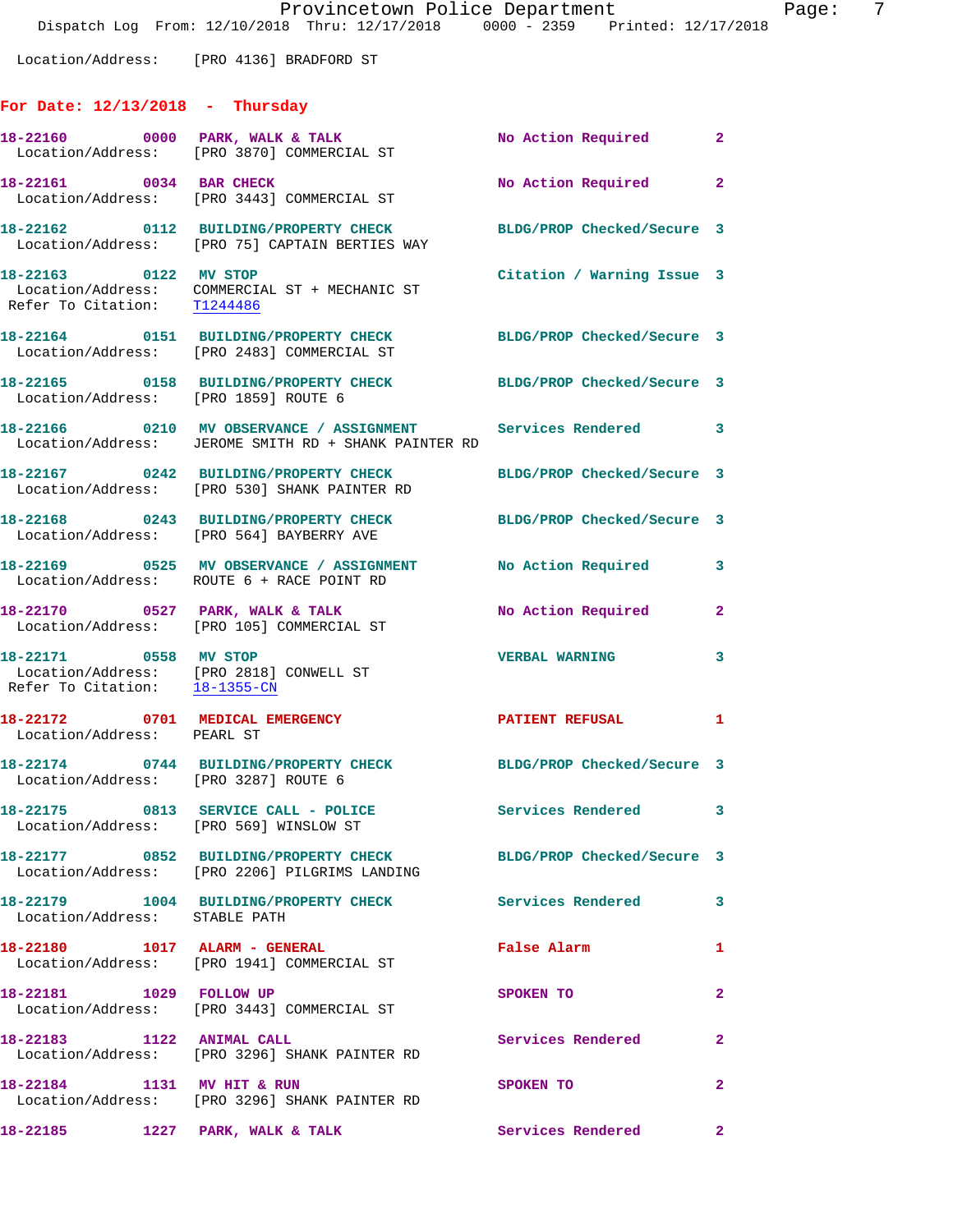|                                                                                                | Provincetown Police Department<br>Dispatch Log From: 12/10/2018 Thru: 12/17/2018 0000 - 2359 Printed: 12/17/2018 |                            | Page: 8        |
|------------------------------------------------------------------------------------------------|------------------------------------------------------------------------------------------------------------------|----------------------------|----------------|
|                                                                                                | Location/Address: [PRO 3908] COMMERCIAL ST                                                                       |                            |                |
|                                                                                                | 18-22186 1235 SUSPICIOUS ACTIVITY GONE ON ARRIVAL<br>Location/Address: [PRO 2281] COMMERCIAL ST                  |                            | $\overline{a}$ |
|                                                                                                | 18-22187 1333 PARK, WALK & TALK Services Rendered<br>Location/Address: [PRO 537] SHANK PAINTER RD                |                            | $\mathbf{2}$   |
|                                                                                                | 18-22188 1417 ANIMAL CALL<br>Location/Address: [PRO 2140] COMMERCIAL ST                                          | SPOKEN TO                  | $\mathbf{2}$   |
|                                                                                                | 18-22189 1503 SERVICE CALL - POLICE Services Rendered<br>Location/Address: [PRO 569] WINSLOW ST                  |                            | 3              |
|                                                                                                | 18-22190 1532 PARK, WALK & TALK<br>Location: [PRO 3431] LOPES SQUARE                                             | Services Rendered 2        |                |
|                                                                                                | 18-22191 1543 911 - GENERAL<br>Location/Address: [PRO 3296] SHANK PAINTER RD                                     | SPOKEN TO                  | 1              |
|                                                                                                | 18-22192 1546 BUILDING/PROPERTY CHECK BLDG/PROP Checked/Secure 3<br>Location/Address: [PRO 4082] GOSNOLD ST      |                            |                |
|                                                                                                | 18-22193 1603 FOLLOW UP<br>Location/Address: [PRO 3868] COMMERCIAL ST                                            | Services Rendered          | $\mathbf{2}$   |
| Location/Address: ROUTE 6 + SNAIL RD                                                           | 18-22194 1641 MV OBSERVANCE / ASSIGNMENT Services Rendered 3                                                     |                            |                |
| 18-22195 1645 MV STOP<br>Location/Address: [PRO 2479] ROUTE 6<br>Refer To Citation: 18-1356-CN |                                                                                                                  | <b>VERBAL WARNING</b>      | 3              |
|                                                                                                | 18-22199 1701 GENERAL INFO<br>Location/Address: [PRO 1115] STANDISH ST                                           | Services Rendered          | 3              |
| Refer To Citation: 18-1357-CN                                                                  |                                                                                                                  | <b>VERBAL WARNING</b>      | 3              |
|                                                                                                | 18-22198 1730 MV OBSERVANCE / ASSIGNMENT Services Rendered<br>Location/Address: SHANK PAINTER RD + BROWNE ST     |                            | 3              |
|                                                                                                | 18-22201 1744 PARKING COMPLAINT WERBAL WARNING<br>Location/Address: [PRO 1048] PEARL ST                          |                            | 3              |
|                                                                                                | 18-22200 1747 BUILDING/PROPERTY CHECK Services Rendered<br>Location/Address: [PRO 2490] PROVINCELANDS RD         |                            | 3              |
|                                                                                                | $18-22202$ 1836 ASSAULT<br>Location/Address: [PRO 2539] RYDER ST EXT                                             | SPOKEN TO                  | 1              |
| Location/Address: COMMERCIAL ST                                                                | 18-22203 1840 SERVICE CALL - POLICE Services Rendered                                                            |                            | 3              |
|                                                                                                | 18-22204 1914 FOLLOW UP<br>Location/Address: [PRO 542] SHANK PAINTER RD                                          | Services Rendered          | 2              |
| 18-22205 1934 GENERAL INFO                                                                     | Location/Address: [PRO 3259] MACMILLAN WHARF                                                                     | Referred to Other Agency 3 |                |
| 18-22206 1946 MV STOP                                                                          | Location/Address: [PRO 1867] SHANK PAINTER RD                                                                    | SPOKEN TO                  | 3              |
|                                                                                                | 18-22207 2012 MV OBSERVANCE / ASSIGNMENT Services Rendered<br>Location/Address: BRADFORD ST + HOWLAND ST         |                            | 3              |
| 18-22208 2029 MV STOP<br>Location/Address: [PRO 2518] ROUTE 6<br>Refer To Citation: 18-1358-CN |                                                                                                                  | <b>VERBAL WARNING</b>      | 3              |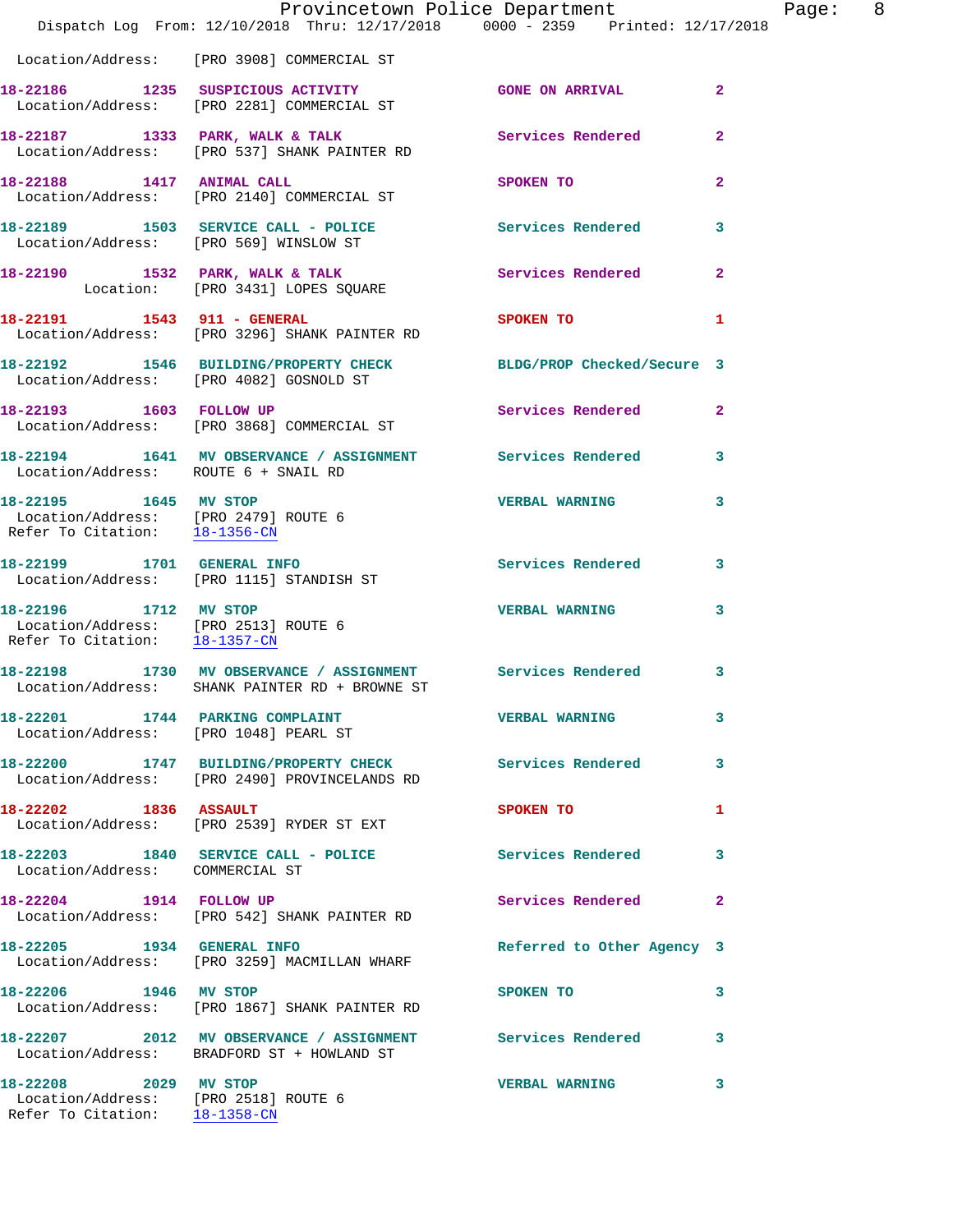| 18-22209 2037 MV STOP                                                                          | Location/Address: [PRO 3004] BRADFORD ST<br>Refer To Citation: $\frac{18-1359-CN}{\ }$               | <b>VERBAL WARNING</b>      | 3              |
|------------------------------------------------------------------------------------------------|------------------------------------------------------------------------------------------------------|----------------------------|----------------|
| 18-22210 2047 MV STOP<br>Location/Address: [PRO 2513] ROUTE 6<br>Refer To Citation: 18-1360-CN |                                                                                                      | <b>VERBAL WARNING</b>      | $\mathbf{3}$   |
| 18-22211 2103 MV STOP<br>Location/Address: [PRO 2513] ROUTE 6<br>Refer To Citation: 18-1361-CN |                                                                                                      | <b>VERBAL WARNING</b>      | 3              |
|                                                                                                | 18-22212 2104 PARK, WALK & TALK<br>Location/Address: [PRO 165] COMMERCIAL ST                         | <b>Services Rendered</b> 2 |                |
|                                                                                                | 18-22213 2115 BUILDING/PROPERTY CHECK<br>Location/Address: [PRO 3033] COMMERCIAL ST                  | BLDG/PROP Checked/Secure 3 |                |
| 18-22214 2119 BAR CHECK                                                                        | Location/Address: [PRO 3117] COMMERCIAL ST                                                           | <b>Services Rendered</b>   | $\mathbf{2}$   |
| 18-22215 2131 BAR CHECK                                                                        | Location/Address: [PRO 399] COMMERCIAL ST                                                            | Services Rendered          | $\overline{2}$ |
|                                                                                                | 18-22216 2145 BUILDING/PROPERTY CHECK<br>Location/Address: [PRO 414] CONWELL ST                      | BLDG/PROP Checked/Secure 3 |                |
|                                                                                                | 18-22217 2147 BUILDING/PROPERTY CHECK<br>Location/Address: [PRO 2898] JEROME SMITH RD                | <b>Services Rendered</b>   | 3              |
|                                                                                                | 18-22218 2310 BUILDING/PROPERTY CHECK<br>Location/Address: [PRO 3259] MACMILLAN WHARF                | BLDG/PROP Checked/Secure 3 |                |
|                                                                                                | 18-22219 2319 BUILDING/PROPERTY CHECK<br>Location/Address: [PRO 2483] COMMERCIAL ST                  | BLD/PROP CHECKED UNSECUR 3 |                |
|                                                                                                | 18-22220 2338 PARK, WALK & TALK<br>Location/Address: [PRO 105] COMMERCIAL ST                         | Services Rendered 2        |                |
| 18-22222 2343 BAR CHECK                                                                        | Location/Address: [PRO 3443] COMMERCIAL ST                                                           | No Action Required 2       |                |
| For Date: $12/14/2018$ - Friday                                                                |                                                                                                      |                            |                |
| Location/Address: [PRO 2513] ROUTE 6                                                           | 18-22224 0032 MV OBSERVANCE / ASSIGNMENT Services Rendered                                           |                            | 3              |
| 18-22225 0041 BAR CHECK                                                                        | Location/Address: [PRO 2737] COMMERCIAL ST                                                           | Services Rendered          | $\mathbf{2}$   |
|                                                                                                | 18-22226 0104 MV OBSERVANCE / ASSIGNMENT Services Rendered<br>Location/Address: [PRO 37] BRADFORD ST |                            | 3              |
|                                                                                                | 18-22227 0114 PARK, WALK & TALK<br>Location/Address: [PRO 3259] MACMILLAN WHARF                      | Services Rendered          | $\mathbf{2}$   |
|                                                                                                | 18-22228 0202 BUILDING/PROPERTY CHECK<br>Location/Address: [PRO 3430] COMMERCIAL ST                  | BLDG/PROP Checked/Secure 3 |                |
|                                                                                                | 18-22229 0204 BUILDING/PROPERTY CHECK<br>Location/Address: [PRO 2542] COMMERCIAL ST                  | BLDG/PROP Checked/Secure 3 |                |

Location/Address: [PRO 569] WINSLOW ST

Location/Address: [PRO 2513] ROUTE 6

Location/Address: [PRO 545] SHANK PAINTER RD

**18-22231 0230 BUILDING/PROPERTY CHECK BLDG/PROP Checked/Secure 3**  18-22232 **0323 MV OBSERVANCE / ASSIGNMENT** Services Rendered 3

**18-22233 0408 BUILDING/PROPERTY CHECK BLDG/PROP Checked/Secure 3**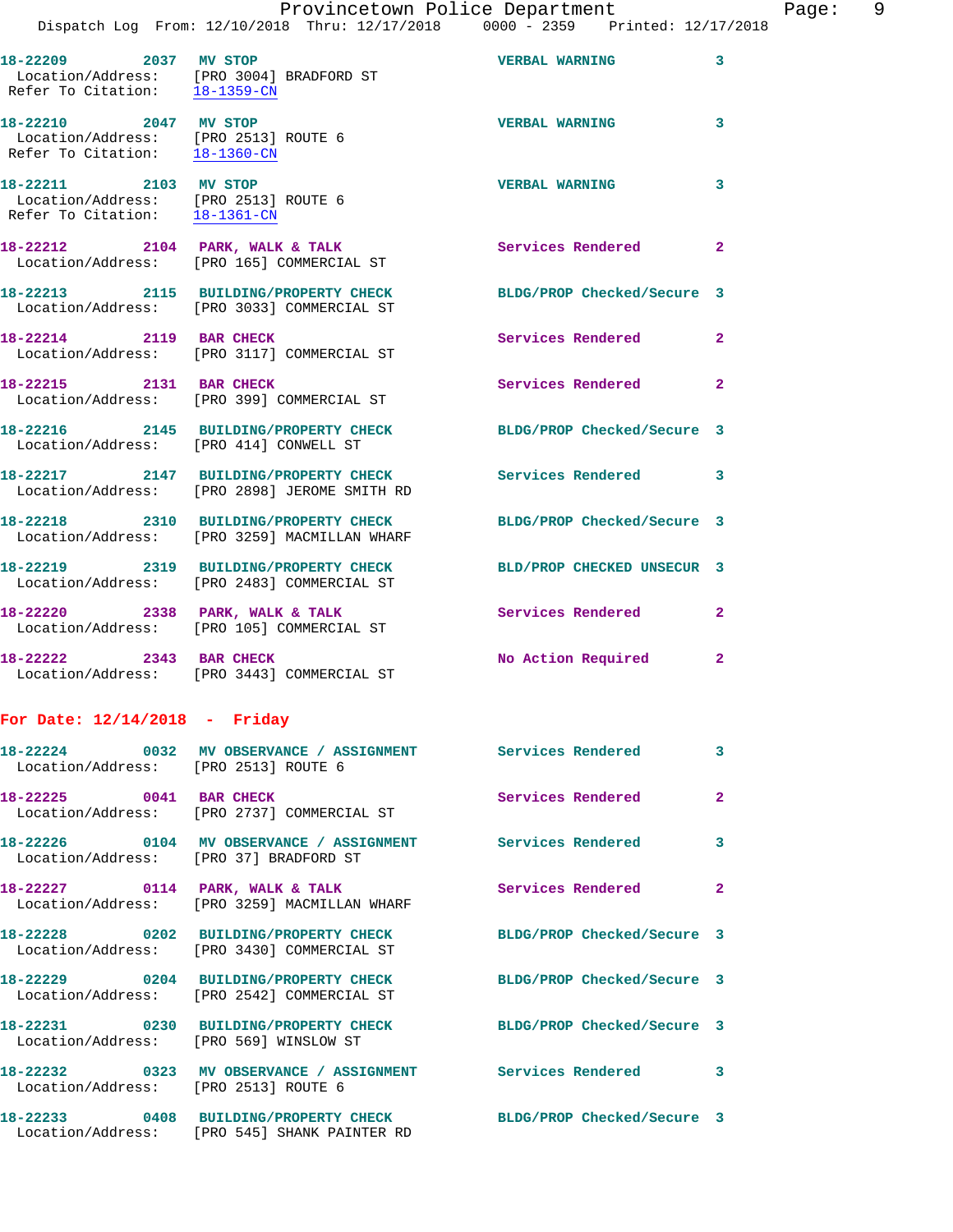|                                                                                           | Dispatch Log From: 12/10/2018 Thru: 12/17/2018 0000 - 2359 Printed: 12/17/2018                                     | Provincetown Police Department |                | Page: 10 |  |
|-------------------------------------------------------------------------------------------|--------------------------------------------------------------------------------------------------------------------|--------------------------------|----------------|----------|--|
|                                                                                           | 18-22234 0413 BUILDING/PROPERTY CHECK BLDG/PROP Checked/Secure 3<br>Location/Address: [PRO 1778] SHANK PAINTER RD  |                                |                |          |  |
| Location/Address: ROUTE 6 + SNAIL RD                                                      | 18-22235 0510 MV OBSERVANCE / ASSIGNMENT Services Rendered                                                         |                                | 3              |          |  |
|                                                                                           | 18-22236 0524 BUILDING/PROPERTY CHECK BLDG/PROP Checked/Secure 3<br>Location/Address: [PRO 75] CAPTAIN BERTIES WAY |                                |                |          |  |
|                                                                                           | 18-22237 0545 MV OBSERVANCE / ASSIGNMENT No Action Required 3<br>Location/Address: [PRO 2489] BRADFORD ST          |                                |                |          |  |
| 18-22238 0551 MV STOP<br>Refer To Citation: 18-1362-CN                                    | Location/Address: [PRO 488] MAYFLOWER ST                                                                           | VERBAL WARNING 3               |                |          |  |
|                                                                                           | 18-22239 0559 BUILDING/PROPERTY CHECK BLDG/PROP Checked/Secure 3<br>Location/Address: [PRO 554] TREMONT ST         |                                |                |          |  |
| 18-22240 0744 ANIMAL CALL                                                                 | Location/Address: [PRO 2149] COMMERCIAL ST                                                                         | SPOKEN TO                      | $\mathbf{2}$   |          |  |
|                                                                                           | 18-22241 0754 PARK, WALK & TALK<br>Location/Address: [PRO 105] COMMERCIAL ST                                       | Services Rendered              | $\mathbf{2}$   |          |  |
|                                                                                           | 18-22242 0757 SERVICE CALL - POLICE Services Rendered<br>Location/Address: [PRO 569] WINSLOW ST                    |                                | 3              |          |  |
|                                                                                           | 18-22243 0813 PARK, WALK & TALK<br>Location/Address: [PRO 285] COMMERCIAL ST                                       | Services Rendered              | $\overline{2}$ |          |  |
|                                                                                           | 18-22244 0829 BUILDING/PROPERTY CHECK Services Rendered<br>Location/Address: [PRO 2540] RACE POINT RD              |                                | 3              |          |  |
|                                                                                           | 18-22245 0831 GENERAL INFO<br>Location/Address: [PRO 3207] COMMERCIAL ST                                           | Services Rendered 3            |                |          |  |
|                                                                                           | 18-22247 0911 MV OBSERVANCE / ASSIGNMENT Services Rendered<br>Location/Address: [PRO 530] SHANK PAINTER RD         |                                | 3              |          |  |
|                                                                                           | 18-22249 0934 BUILDING/PROPERTY CHECK BLDG/PROP Checked/Secure 3<br>Location/Address: [PRO 2483] COMMERCIAL ST     |                                |                |          |  |
| 18-22250 0936 HAZARDS                                                                     | Location/Address: [PRO 2931] COMMERCIAL ST                                                                         | No Action Required             | 2              |          |  |
|                                                                                           | 18-22251 0942 BUILDING/PROPERTY CHECK<br>Location/Address: [PRO 3259] MACMILLAN WHARF                              | <b>Services Rendered</b>       | 3              |          |  |
| Location/Address: ROUTE 6 + SNAIL RD                                                      | 18-22252 1004 MV OBSERVANCE / ASSIGNMENT Services Rendered                                                         |                                | 3              |          |  |
|                                                                                           | 18-22254 1038 BUILDING/PROPERTY CHECK<br>Location/Address: [PRO 2493] BRADFORD ST                                  | <b>Services Rendered</b>       | 3              |          |  |
| 18-22255 1049 ANIMAL CALL                                                                 | Location/Address: [PRO 3296] SHANK PAINTER RD                                                                      | Services Rendered              | $\mathbf{2}$   |          |  |
| 18-22256 1118 HAZARDS                                                                     | Location/Address: [PRO 673] ALDEN ST                                                                               | SPOKEN TO                      | $\mathbf{2}$   |          |  |
| 18-22257 1136 FOLLOW UP<br>Refer To Field Int: $18-29-FI$<br>Refer To Field Int: 18-35-FI | Location/Address: [PRO 3296] SHANK PAINTER RD                                                                      | Could Not Locate               | $\mathbf{2}$   |          |  |

**18-22258 1254 BUILDING/PROPERTY CHECK Services Rendered 3**  Location/Address: [PRO 521] ROUTE 6

Refer To Field Int: 18-37-FI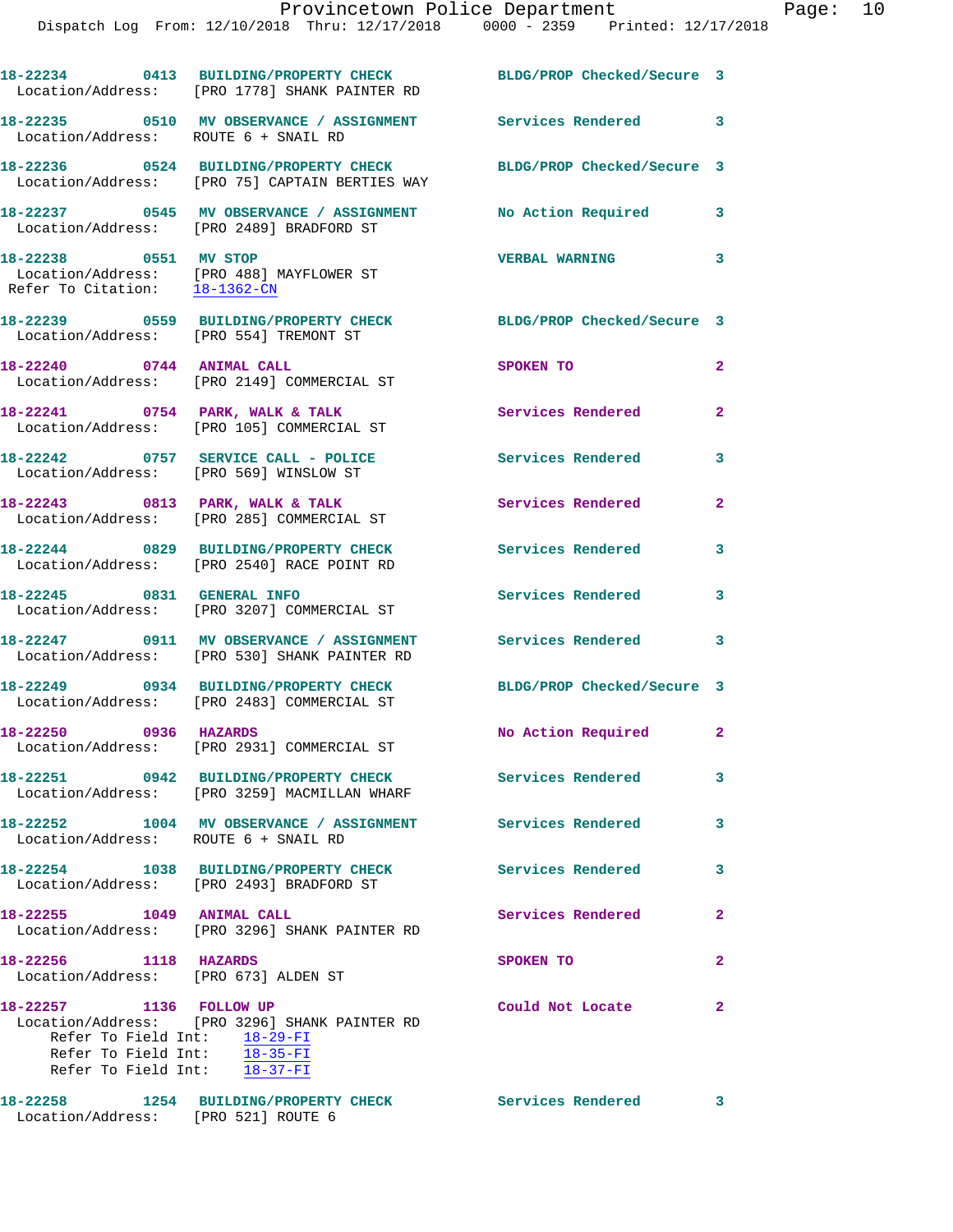|                                                                                                                               | Dispatch Log From: 12/10/2018 Thru: 12/17/2018 0000 - 2359 Printed: 12/17/2018                           | Provincetown Police Department Page: 11 |                |  |
|-------------------------------------------------------------------------------------------------------------------------------|----------------------------------------------------------------------------------------------------------|-----------------------------------------|----------------|--|
| Location/Address: ROUTE 6 + CONWELL ST                                                                                        | 18-22259 1254 MV OBSERVANCE / ASSIGNMENT Services Rendered                                               |                                         | $\mathbf{3}$   |  |
| Location/Address: ROUTE 6 + SNAIL RD                                                                                          | 18-22260 1335 MV OBSERVANCE / ASSIGNMENT Services Rendered 3                                             |                                         |                |  |
|                                                                                                                               | 18-22261 1501 SERVICE CALL - POLICE Services Rendered<br>Location/Address: [PRO 569] WINSLOW ST          |                                         | $\mathbf{3}$   |  |
| 18-22262 1514 FOLLOW UP                                                                                                       | Location/Address: [PRO 542] SHANK PAINTER RD                                                             | SPOKEN TO                               | $\overline{a}$ |  |
| Refer To Citation: T1244242                                                                                                   | 18-22264 1524 MV STOP<br>Location/Address: [PRO 2277] BRADFORD ST                                        | Citation / Warning Issue 3              |                |  |
|                                                                                                                               | 18-22266 1540 MV COMPLAINT<br>Location/Address: [PRO 75] CAPTAIN BERTIES WAY                             | Services Rendered                       | $\mathbf{2}$   |  |
|                                                                                                                               | 18-22269 1540 FOLLOW UP<br>Location/Address: [PRO 542] SHANK PAINTER RD                                  | SPOKEN TO                               | $\overline{2}$ |  |
|                                                                                                                               | 18-22267 1545 FOLLOW UP<br>Location/Address: [PRO 3739] COMMERCIAL ST                                    | Services Rendered                       | $\mathbf{2}$   |  |
|                                                                                                                               | 18-22268 1558 BUILDING/PROPERTY CHECK Services Rendered<br>Location/Address: [PRO 132] COMMERCIAL ST     |                                         | $\mathbf{3}$   |  |
|                                                                                                                               | 18-22270 1606 MV STOP<br>Location/Address: [PRO 2898] JEROME SMITH RD<br>Refer To Citation: 18-1363-CN   | <b>VERBAL WARNING</b>                   | 3              |  |
| Location/Address: ROUTE 6 + SNAIL RD                                                                                          | 18-22271 1615 MV OBSERVANCE / ASSIGNMENT Services Rendered                                               |                                         | 3              |  |
| 18-22272 1645 MV STOP<br>Location/Address: [PRO 2521] ROUTE 6<br>Refer To Citation: 18-1364-CN                                |                                                                                                          | <b>VERBAL WARNING</b>                   | 3              |  |
|                                                                                                                               | 18-22273 1655 ALARM - GENERAL<br>Location/Address: [PRO 196] COMMERCIAL ST                               | False Alarm                             | 1              |  |
| 18-22274 1748 MV STOP<br>Location/Address: [PRO 2518] ROUTE 6<br>Refer To Citation: 18-1365-CN<br>Refer To Citation: T1244197 |                                                                                                          | Citation / Warning Issue 3              |                |  |
| Location/Address: [PRO 2521] ROUTE 6                                                                                          | 18-22275 1929 MV OBSERVANCE / ASSIGNMENT Services Rendered                                               |                                         | 3              |  |
|                                                                                                                               | 18-22276 1934 MEDICAL EMERGENCY<br>Location/Address: [PRO 2277] BRADFORD ST                              | Transported to Hospital 1               |                |  |
|                                                                                                                               | 18-22277 1948 BUILDING/PROPERTY CHECK<br>Location/Address: [PRO 3317] CEMETERY RD                        | <b>Services Rendered</b>                | 3              |  |
| 18-22279 2016 FOLLOW UP                                                                                                       | Location/Address: [PRO 246] COMMERCIAL ST                                                                | Services Rendered                       | $\mathbf{2}$   |  |
|                                                                                                                               | 18-22280 2023 MV OBSERVANCE / ASSIGNMENT Services Rendered<br>Location/Address: BRADFORD ST + HOWLAND ST |                                         | 3              |  |
|                                                                                                                               | 18-22281 2102 PARK, WALK & TALK<br>Location/Address: [PRO 539] SHANK PAINTER RD                          | Services Rendered                       | $\mathbf{2}$   |  |
| Location/Address: [PRO 2513] ROUTE 6                                                                                          | 18-22282 2151 MV OBSERVANCE / ASSIGNMENT Services Rendered                                               |                                         | 3              |  |
|                                                                                                                               | 18-22283 2217 BUILDING/PROPERTY CHECK                                                                    | BLDG/PROP Checked/Secure 3              |                |  |

Location/Address: [PRO 519] RACE POINT RD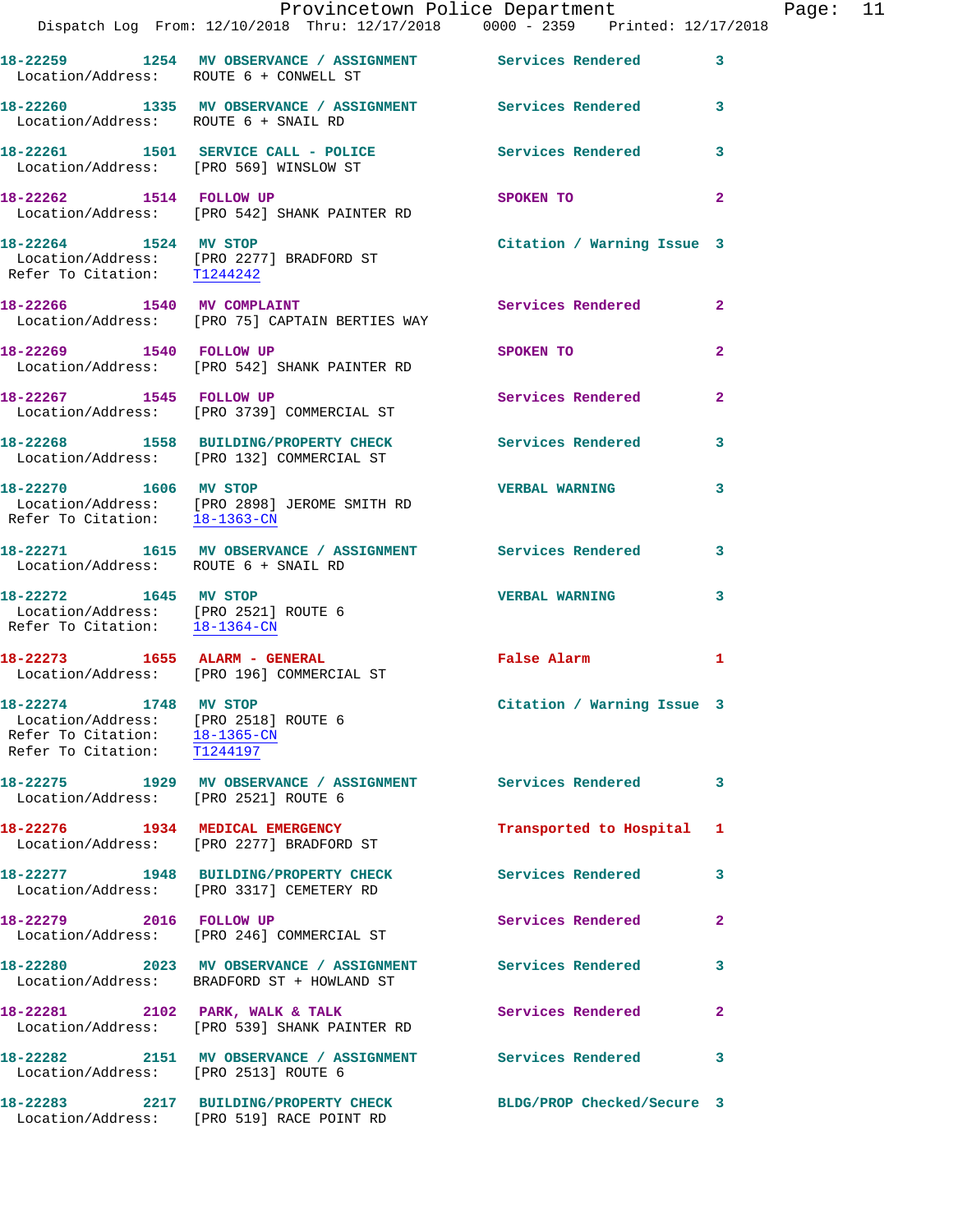|                                      |                                                                                                                    | Provincetown Police Department |              | Page: 12 |  |
|--------------------------------------|--------------------------------------------------------------------------------------------------------------------|--------------------------------|--------------|----------|--|
|                                      | Dispatch Log From: 12/10/2018 Thru: 12/17/2018 0000 - 2359 Printed: 12/17/2018                                     |                                |              |          |  |
|                                      | 18-22284 2221 SERVICE CALL - POLICE Could Not Locate 3<br>Location/Address: [PRO 519] RACE POINT RD                |                                |              |          |  |
| Location/Address: OFF CONWELL ST     | 18-22285 2246 NOISE COMPLAINT COMPONER THE Unfounded 3                                                             |                                |              |          |  |
|                                      | 18-22287 2302 BUILDING/PROPERTY CHECK BLDG/PROP Checked/Secure 3<br>Location/Address: [PRO 75] CAPTAIN BERTIES WAY |                                |              |          |  |
|                                      | 18-22286 2323 MV OBSERVANCE / ASSIGNMENT Services Rendered 3<br>Location/Address: ROUTE 6 + SNAIL RD               |                                |              |          |  |
| For Date: $12/15/2018$ - Saturday    |                                                                                                                    |                                |              |          |  |
|                                      | 18-22288 0000 PARK, WALK & TALK<br>Location/Address: [PRO 105] COMMERCIAL ST                                       | Services Rendered 2            |              |          |  |
|                                      | 18-22289 0010 ALARM - GENERAL<br>Location/Address: [PRO 196] COMMERCIAL ST                                         | BLDG/PROP Checked/Secure 1     |              |          |  |
|                                      | 18-22291 0022 PARK, WALK & TALK Services Rendered 2<br>Location/Address: [PRO 3870] COMMERCIAL ST                  |                                |              |          |  |
|                                      | 18-22290 0036 BAR CHECK<br>Location/Address: [PRO 3443] COMMERCIAL ST                                              | Services Rendered 2            |              |          |  |
|                                      | 18-22292 0110 BUILDING/PROPERTY CHECK BLDG/PROP Checked/Secure 3<br>Location/Address: [PRO 186] COMMERCIAL ST      |                                |              |          |  |
| Location/Address: [PRO 2513] ROUTE 6 | 18-22293 0236 MV OBSERVANCE / ASSIGNMENT Services Rendered 3                                                       |                                |              |          |  |
|                                      | 18-22294 0246 BUILDING/PROPERTY CHECK BLDG/PROP Checked/Secure 3<br>Location/Address: [PRO 516] RACE POINT RD      |                                |              |          |  |
|                                      | 18-22295 0256 MV OBSERVANCE / ASSIGNMENT Services Rendered 3<br>Location/Address: [PRO 3430] COMMERCIAL ST         |                                |              |          |  |
|                                      | 18-22296 0305 BUILDING/PROPERTY CHECK BLDG/PROP Checked/Secure 3<br>Location/Address: [PRO 517] RACE POINT RD      |                                |              |          |  |
|                                      | 18-22297 0341 BUILDING/PROPERTY CHECK<br>Location/Address: [PRO 3609] COMMERCIAL ST                                | BLDG/PROP Checked/Secure 3     |              |          |  |
|                                      | 18-22298 0355 BUILDING/PROPERTY CHECK BLDG/PROP Checked/Secure 3<br>Location/Address: [PRO 526] RYDER ST EXT       |                                |              |          |  |
|                                      | 18-22299 0446 BUILDING/PROPERTY CHECK<br>Location/Address: [PRO 530] SHANK PAINTER RD                              | BLDG/PROP Checked/Secure 3     |              |          |  |
|                                      | 18-22300 0525 BUILDING/PROPERTY CHECK BLDG/PROP Checked/Secure 3<br>Location/Address: [PRO 2540] RACE POINT RD     |                                |              |          |  |
|                                      | 18-22301 0531 BUILDING/PROPERTY CHECK BLDG/PROP Checked/Secure 3<br>Location/Address: [PRO 2499] RACE POINT RD     |                                |              |          |  |
|                                      | 18-22302 0612 BUILDING/PROPERTY CHECK Services Rendered<br>Location/Address: [PRO 3030] TIN PAN ALLEY RD           |                                | $\mathbf{3}$ |          |  |
| 18-22303 0717 ANIMAL CALL            | Location/Address: [PRO 1349] COMMERCIAL ST                                                                         | Services Rendered              | $\mathbf{2}$ |          |  |
|                                      | 18-22304 0721 ANIMAL CALL<br>Location/Address: [PRO 1989] COMMERCIAL ST                                            | Services Rendered              | $\mathbf{2}$ |          |  |
|                                      | 18-22305 0836 MV OBSERVANCE / ASSIGNMENT Services Rendered 3<br>Location/Address: COMMERCIAL ST + SNAIL RD         |                                |              |          |  |
|                                      | 18-22306 0853 BUILDING/PROPERTY CHECK Services Rendered<br>Location/Address: [PRO 3430] COMMERCIAL ST              |                                | $\mathbf{3}$ |          |  |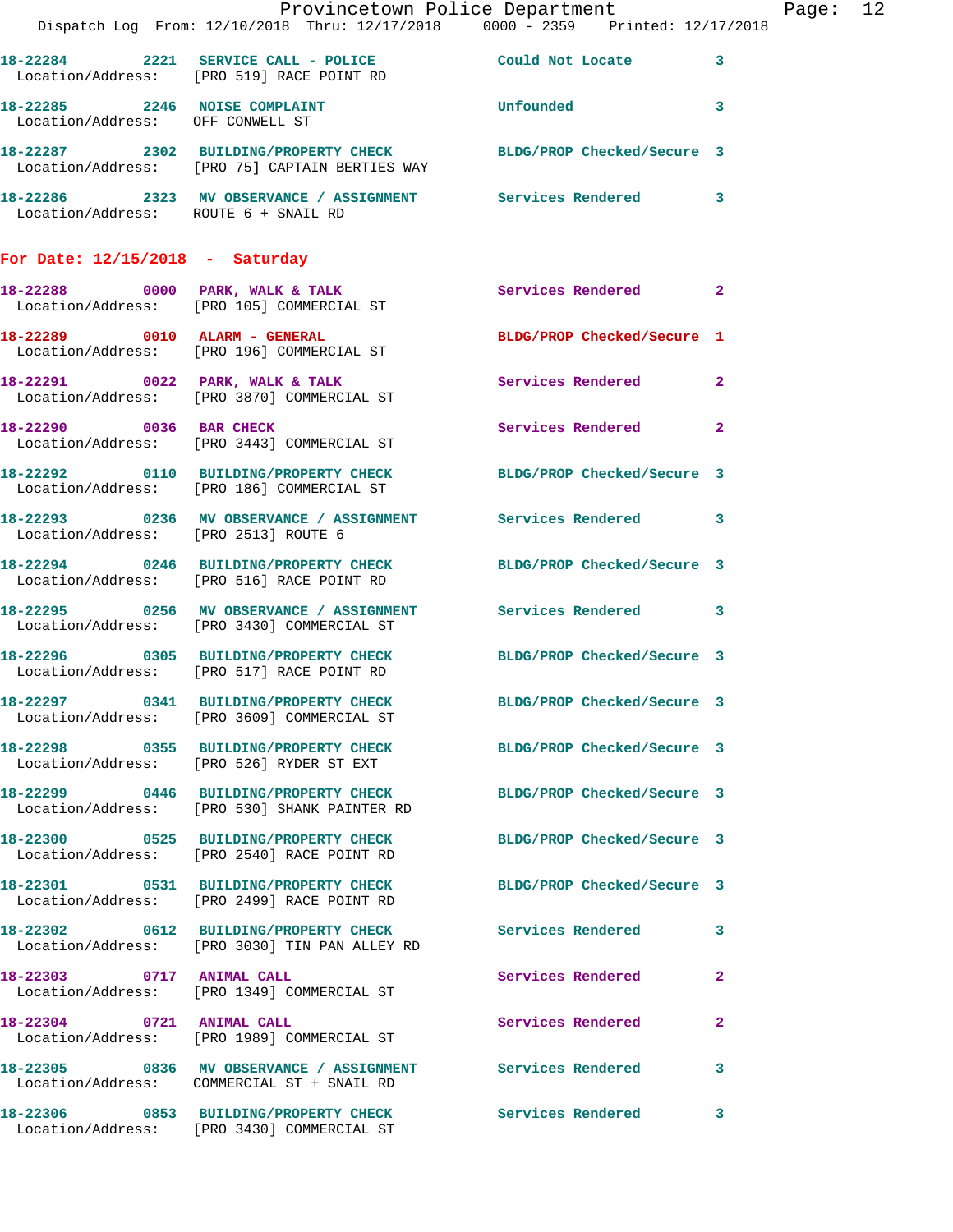|                                                                                     | 18-22307 0901 BUILDING/PROPERTY CHECK<br>Location/Address: [PRO 526] RYDER ST EXT       | <b>Services Rendered</b> | 3              |
|-------------------------------------------------------------------------------------|-----------------------------------------------------------------------------------------|--------------------------|----------------|
|                                                                                     | 18-22308 0903 BUILDING/PROPERTY CHECK<br>Location/Address: [PRO 3259] MACMILLAN WHARF   | Services Rendered        | 3              |
|                                                                                     | 18-22309 0906 MV OBSERVANCE / ASSIGNMENT<br>Location/Address: BRADFORD ST + STANDISH ST | <b>Services Rendered</b> | 3              |
|                                                                                     | 18-22311 0959 PARK, WALK & TALK<br>Location/Address: [PRO 488] MAYFLOWER ST             | Services Rendered        | $\mathbf{2}$   |
| 18-22312 1018 MV HIT & RUN                                                          | Location/Address: [PRO 3188] MEADOW RD                                                  | Services Rendered        | $\mathbf{2}$   |
|                                                                                     | 18-22313 1047 BUILDING/PROPERTY CHECK<br>Location/Address: [PRO 2500] COMMERCIAL ST     | Services Rendered        | 3              |
|                                                                                     | 18-22314 1120 PARK, WALK & TALK<br>Location/Address: [PRO 3296] SHANK PAINTER RD        | <b>Services Rendered</b> | $\overline{2}$ |
| Location/Address: ROUTE 6 + SNAIL RD                                                | 18-22315 1142 MV OBSERVANCE / ASSIGNMENT Services Rendered                              |                          | 3              |
| 18-22316 1202 LOST PROPERTY                                                         | Location/Address: [PRO 3296] SHANK PAINTER RD                                           | <b>Services Rendered</b> | 3              |
|                                                                                     | 18-22317 1205 PARK, WALK & TALK<br>Location/Address: [PRO 537] SHANK PAINTER RD         | Services Rendered        | $\mathbf{2}$   |
| 18-22320 1241 ANIMAL CALL                                                           | Location/Address: [PRO 106] COMMERCIAL ST                                               | Services Rendered        | $\mathbf{2}$   |
|                                                                                     | 18-22318 1243 BUILDING/PROPERTY CHECK<br>Location/Address: [PRO 2483] COMMERCIAL ST     | <b>Services Rendered</b> | 3              |
|                                                                                     | 18-22319 1243 BUILDING/PROPERTY CHECK<br>Location/Address: [PRO 2493] BRADFORD ST       | <b>Services Rendered</b> | 3              |
|                                                                                     | 18-22321 1253 BUILDING/PROPERTY CHECK<br>Location/Address: [PRO 1119] WAREHAM ST        | Services Rendered        | 3              |
|                                                                                     | 18-22322 1318 BUILDING/PROPERTY CHECK<br>Location/Address: [PRO 2481] TREMONT ST        | Services Rendered        | 3              |
| 18-22324 1408 VANDALISM<br>Location/Address: [PRO 1282] BANGS ST                    |                                                                                         | Investigated             | 3              |
|                                                                                     | 18-22323 1409 BUILDING/PROPERTY CHECK<br>Location/Address: [PRO 519] RACE POINT RD      | Services Rendered        | 3              |
|                                                                                     | 18-22325 1502 COMPLAINT - GENERAL<br>Location/Address: [PRO 2266] COMMERCIAL ST         | SPOKEN TO                | 3              |
| Location: SAND PIT                                                                  | 18-22326 1536 MV OBSERVANCE / ASSIGNMENT                                                | No Action Required       | 3              |
|                                                                                     | 18-22328 1549 LARCENY / FORGERY / FRAUD<br>Location/Address: [PRO 1224] COMMERCIAL ST   | SPOKEN TO                | 2              |
| 18-22327 1557 MV STOP<br>Location/Address: ROUTE 6<br>Refer To Citation: 18-1366-CN |                                                                                         | <b>VERBAL WARNING</b>    | 3              |
| 18-22329 1611 MV COMPLAINT                                                          | Location/Address: [PRO 182] COMMERCIAL ST                                               | Services Rendered        | $\mathbf{2}$   |
|                                                                                     | 18-22331 1618 BUILDING/PROPERTY CHECK                                                   | Services Rendered        | 3              |

Location/Address: [PRO 196] COMMERCIAL ST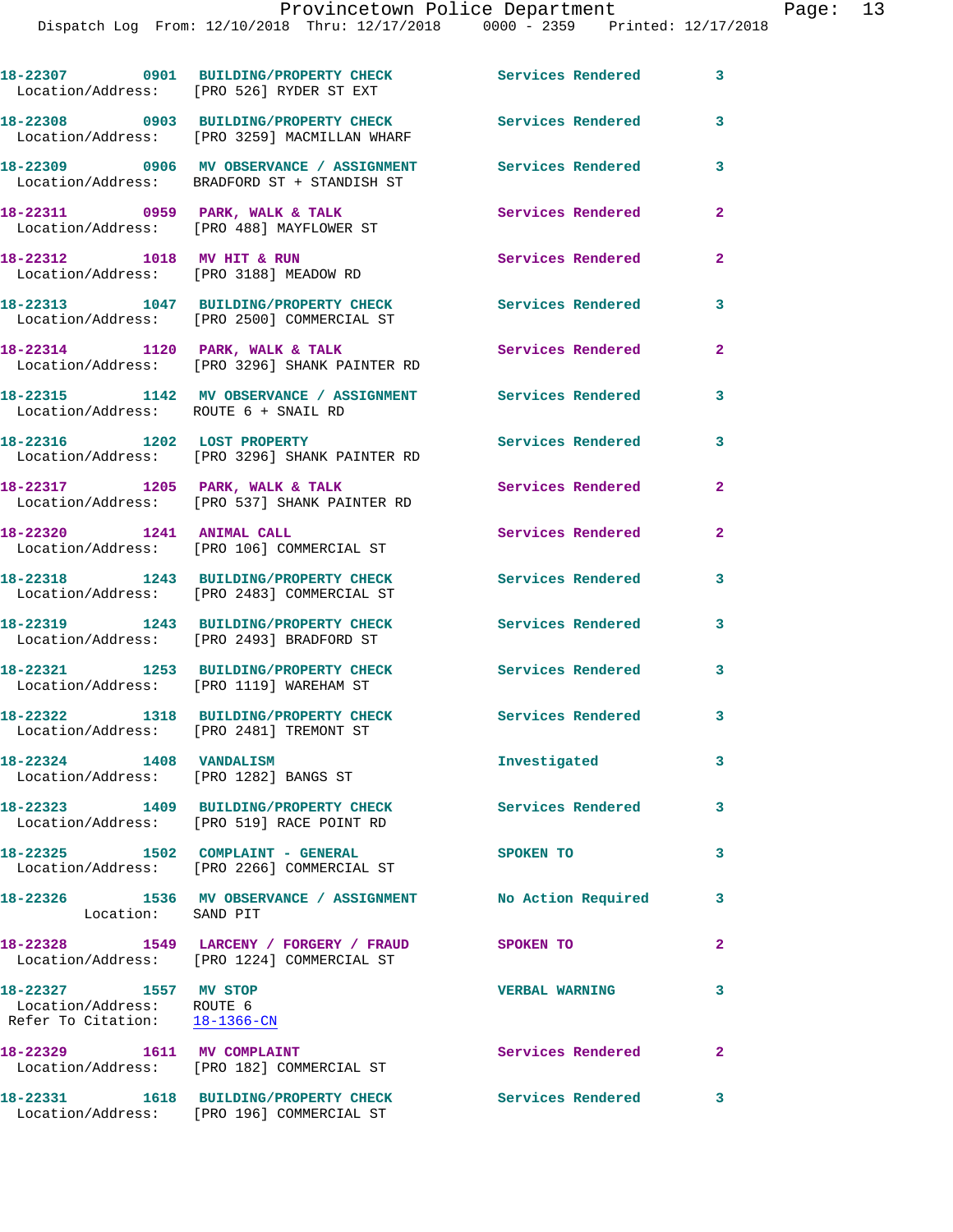|                                                                                     | Dispatch Log From: 12/10/2018 Thru: 12/17/2018 0000 - 2359 Printed: 12/17/2018                                   | Provincetown Police Department |                         | Page: 14 |  |
|-------------------------------------------------------------------------------------|------------------------------------------------------------------------------------------------------------------|--------------------------------|-------------------------|----------|--|
|                                                                                     | 18-22330 1622 MEDICAL EMERGENCY<br>Location/Address: [PRO 3222] ALDEN ST                                         | Transported to Hospital 1      |                         |          |  |
| 18-22333 1722 FOLLOW UP                                                             | Location/Address: [PRO 1224] COMMERCIAL ST                                                                       | Services Rendered 2            |                         |          |  |
| 18-22334 1732 MV STOP<br>Location/Address: ROUTE 6<br>Refer To Citation: 18-1367-CN |                                                                                                                  | <b>VERBAL WARNING</b>          | $\overline{\mathbf{3}}$ |          |  |
|                                                                                     | 18-22335 1736 PARK, WALK & TALK<br>Location: [PRO 3431] LOPES SQUARE                                             | Services Rendered              | $\mathbf{2}$            |          |  |
|                                                                                     | 18-22336 1742 BUILDING/PROPERTY CHECK BLDG/PROP Checked/Secure 3<br>Location/Address: [PRO 4082] GOSNOLD ST      |                                |                         |          |  |
|                                                                                     | 18-22337 1746 FOLLOW UP<br>Location/Address: [PRO 2539] RYDER ST EXT                                             | No Action Required 2           |                         |          |  |
| 18-22338 1757 MV STOP<br>Location/Address: ROUTE 6<br>Refer To Citation: 18-1368-CN |                                                                                                                  | VERBAL WARNING 3               |                         |          |  |
|                                                                                     | 18-22339 1953 FOLLOW UP<br>Location/Address: [PRO 542] SHANK PAINTER RD                                          | No Action Required 2           |                         |          |  |
|                                                                                     | 18-22340 1959 PARK, WALK & TALK<br>Location/Address: [PRO 3870] COMMERCIAL ST                                    | Services Rendered              | $\mathbf{2}$            |          |  |
|                                                                                     | 18-22341 2007 BAR CHECK<br>Location/Address: [PRO 3908] COMMERCIAL ST                                            | No Action Required 2           |                         |          |  |
| Location/Address: ROUTE 6 + SNAIL RD                                                | 18-22342 2054 MV OBSERVANCE / ASSIGNMENT Services Rendered                                                       |                                | 3                       |          |  |
| Location/Address: [TRU 95] ROUTE 6                                                  | 18-22343 2114 ASSIST DEPARTMENT / MUTUAL AID Referred to Other Agency 3                                          |                                |                         |          |  |
|                                                                                     | 18-22344 2208 B & E / BURGLARY<br>Location/Address: [PRO 711] BRADFORD ST                                        | Could Not Locate               | $\mathbf{2}$            |          |  |
|                                                                                     | 18-22345 2306 MEDICAL EMERGENCY<br>Location/Address: [PRO 4093] OLD COLONY WAY                                   | Transported to Hospital 1      |                         |          |  |
|                                                                                     | 18-22347 2322 BUILDING/PROPERTY CHECK Services Rendered 3<br>Location/Address: [PRO 564] BAYBERRY AVE            |                                |                         |          |  |
|                                                                                     | 18-22348 2329 BUILDING/PROPERTY CHECK BLDG/PROP Checked/Secure 3<br>Location/Address: [PRO 1119] WAREHAM ST      |                                |                         |          |  |
| For Date: $12/16/2018$ - Sunday                                                     |                                                                                                                  |                                |                         |          |  |
|                                                                                     | 18-22349 0004 MV OBSERVANCE / ASSIGNMENT Services Rendered 3<br>Location/Address: BRADFORD ST + SHANK PAINTER RD |                                |                         |          |  |
|                                                                                     | 18-22350 0018 MV OBSERVANCE / ASSIGNMENT Services Rendered 3<br>Location/Address: BRADFORD ST + STANDISH ST      |                                |                         |          |  |
|                                                                                     | 18-22351 0040 PARK, WALK & TALK 3 Services Rendered 2<br>Location/Address: [PRO 3870] COMMERCIAL ST              |                                |                         |          |  |
| 18-22352 0055 BAR CHECK                                                             | Location/Address: [PRO 2737] COMMERCIAL ST                                                                       | BLDG/PROP Checked/Secure 2     |                         |          |  |
|                                                                                     | 18-22353 0121 MV OBSERVANCE / ASSIGNMENT Services Rendered 3<br>Location/Address: BRADFORD ST + RYDER ST         |                                |                         |          |  |
|                                                                                     | 18-22354 0144 PARK, WALK & TALK<br>Location/Address: [PRO 539] SHANK PAINTER RD                                  | Services Rendered 2            |                         |          |  |
|                                                                                     |                                                                                                                  |                                |                         |          |  |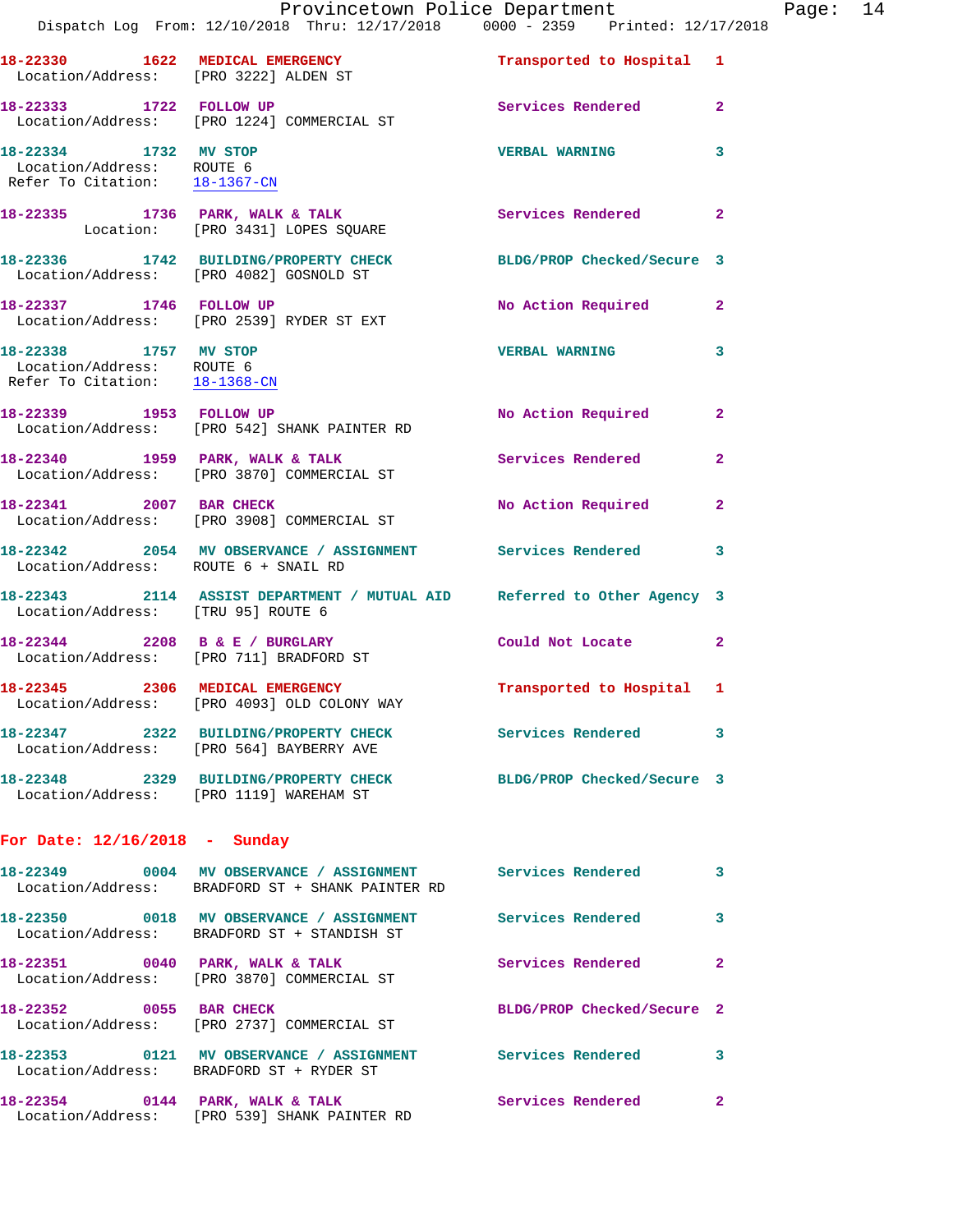|                                                                                                     | Provincetown Police Department<br>Dispatch Log From: 12/10/2018 Thru: 12/17/2018 0000 - 2359 Printed: 12/17/2018 |                            |              |
|-----------------------------------------------------------------------------------------------------|------------------------------------------------------------------------------------------------------------------|----------------------------|--------------|
|                                                                                                     | 18-22355 0353 BUILDING/PROPERTY CHECK BLDG/PROP Checked/Secure 3<br>Location/Address: [PRO 182] COMMERCIAL ST    |                            |              |
|                                                                                                     | 18-22356 0404 BUILDING/PROPERTY CHECK<br>Location/Address: [PRO 564] BAYBERRY AVE                                | <b>Services Rendered</b>   | 3            |
|                                                                                                     | 18-22357 0436 BUILDING/PROPERTY CHECK<br>Location/Address: [PRO 99] COMMERCIAL ST                                | BLDG/PROP Checked/Secure 3 |              |
| Location/Address: [PRO 2521] ROUTE 6                                                                | 18-22358 0455 MV OBSERVANCE / ASSIGNMENT Services Rendered                                                       |                            | 3            |
|                                                                                                     | 18-22359 0515 BUILDING/PROPERTY CHECK<br>Location/Address: [PRO 447] JEROME SMITH RD                             | BLDG/PROP Checked/Secure 3 |              |
| 18-22360 0519 MV STOP<br>Location/Address: HOWLAND ST<br>Refer To Citation: $\frac{18-1369-CN}{28}$ |                                                                                                                  | <b>VERBAL WARNING</b>      | 3            |
| Location/Address: [PRO 521] ROUTE 6                                                                 | 18-22361 0605 BUILDING/PROPERTY CHECK Services Rendered                                                          |                            | 3            |
| Location/Address: ROUTE 6                                                                           | 18-22362 0756 MV OBSERVANCE / ASSIGNMENT Services Rendered                                                       |                            | 3            |
|                                                                                                     | 18-22363 0833 BUILDING/PROPERTY CHECK<br>Location/Address: [PRO 196] COMMERCIAL ST                               | BLDG/PROP Checked/Secure 3 |              |
| Location/Address: COMMERCIAL ST                                                                     | 18-22364 0833 BUILDING/PROPERTY CHECK                                                                            | BLDG/PROP Checked/Secure 3 |              |
|                                                                                                     | 18-22365 0852 MV OBSERVANCE / ASSIGNMENT Services Rendered<br>Location/Address: [PRO 3430] COMMERCIAL ST         |                            | 3            |
|                                                                                                     | 18-22366 0949 BUILDING/PROPERTY CHECK<br>Location/Address: [PRO 2898] JEROME SMITH RD                            | BLDG/PROP Checked/Secure 3 |              |
| 18-22367 1025 MV STOP<br>Location/Address: [PRO 2479] ROUTE 6<br>Refer To Citation: 18-1370-CN      |                                                                                                                  | <b>VERBAL WARNING</b>      | 3            |
| 1051 MV STOP<br>18-22368<br>Refer To Citation: 18-1371-CN                                           | Location/Address: [PRO 530] SHANK PAINTER RD                                                                     | <b>VERBAL WARNING</b>      | 3            |
| 18-22369 1054 FOLLOW UP                                                                             | Location/Address: [PRO 542] SHANK PAINTER RD                                                                     | Services Rendered          | $\mathbf{2}$ |
| Location/Address: [PRO 3440] ROUTE 6                                                                | 18-22370 1121 MV OBSERVANCE / ASSIGNMENT Services Rendered                                                       |                            | 3            |
|                                                                                                     | 18-22372 1234 ASSIST DEPARTMENT / MUTUAL AID Services Rendered<br>Location/Address: [PRO 242] COMMERCIAL ST      |                            | 3            |
|                                                                                                     | 18-22373 1323 MV COLLISION<br>Location/Address: [PRO 3908] COMMERCIAL ST<br>Refer To Accident: 18-137-AC         | <b>Services Rendered</b>   | 1            |
|                                                                                                     | 18-22374 1339 LARCENY / FORGERY / FRAUD Services Rendered<br>Location/Address: [PRO 542] SHANK PAINTER RD        |                            | $\mathbf{2}$ |
|                                                                                                     | Location/Address: [PRO 2997] COMMERCIAL ST                                                                       | Services Rendered          | 2            |
|                                                                                                     | 18-22376 1525 BUILDING/PROPERTY CHECK<br>Location/Address: [PRO 1196] BRADFORD ACRES RD                          | Services Rendered          | 3            |
| Location/Address: ROUTE 6 + SNAIL RD                                                                | 18-22377 1526 MV OBSERVANCE / ASSIGNMENT                                                                         | Services Rendered          | 3            |
| 18-22378                                                                                            | 1537 MV STOP                                                                                                     | <b>VERBAL WARNING</b>      | 3            |

Page:  $15$ <br>018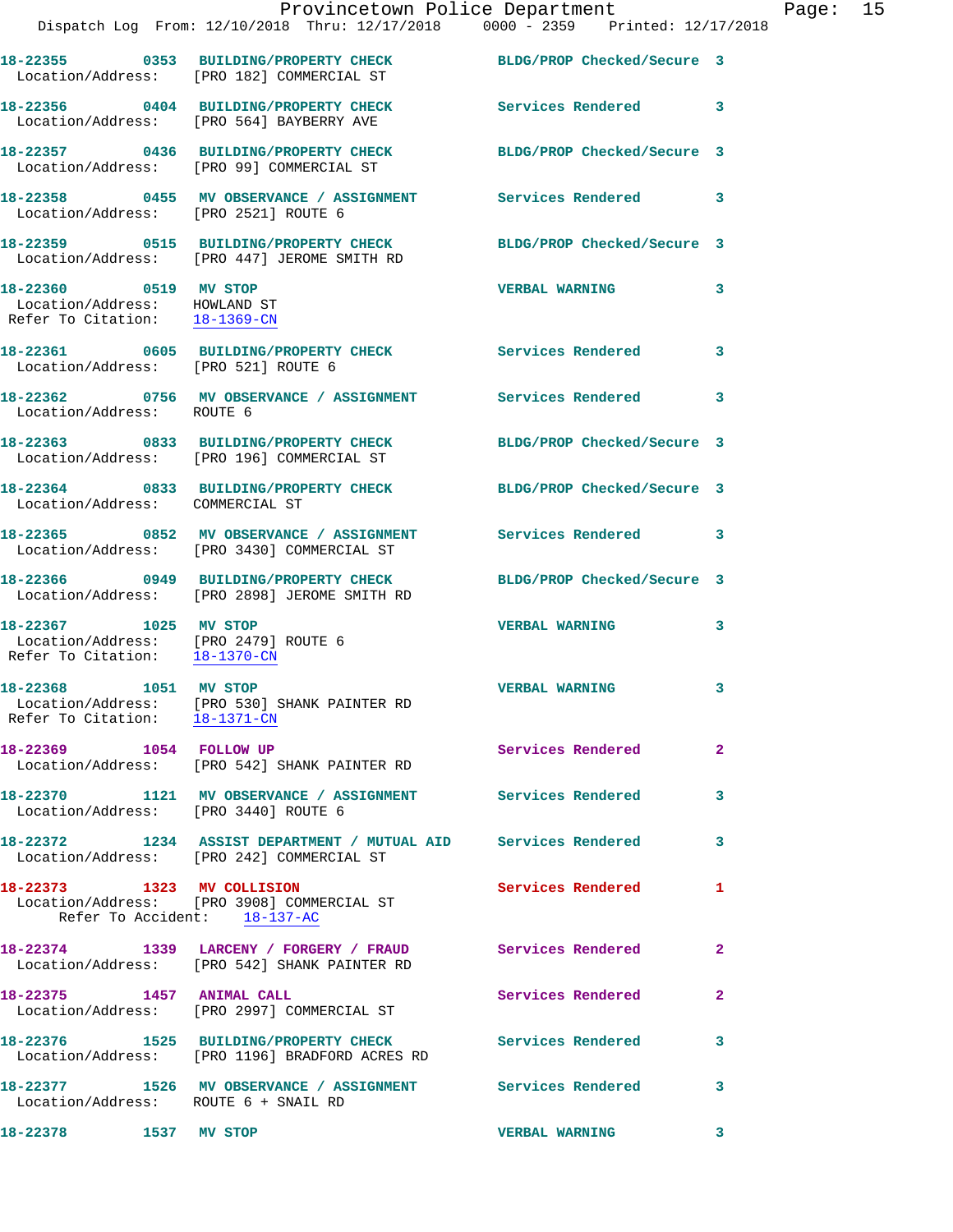## Provincetown Police Department Fage: 16

Dispatch Log From: 12/10/2018 Thru: 12/17/2018 0000 - 2359 Printed: 12/17/2018

 Location/Address: [PRO 521] ROUTE 6 Refer To Citation: 18-1372-CN

**18-22379 1600 MV STOP VERBAL WARNING 3**  Location/Address: [PRO 606] CONWELL ST Refer To Citation: 18-1373-CN **18-22380 1603 MV STOP VERBAL WARNING 3**  Location/Address: [PRO 413] CONWELL ST Refer To Citation: 18-1374-CN **18-22381 1630 BUILDING/PROPERTY CHECK Services Rendered 3**  Location/Address: [PRO 3430] COMMERCIAL ST **18-22382 1800 BUILDING/PROPERTY CHECK Services Rendered 3**  Location/Address: [PRO 2483] COMMERCIAL ST **18-22383 1809 BUILDING/PROPERTY CHECK Services Rendered 3**  Location/Address: [PRO 1119] WAREHAM ST **18-22384 1813 BUILDING/PROPERTY CHECK Services Rendered 3** 

 Location/Address: [PRO 526] RYDER ST EXT **18-22385 1817 FOLLOW UP Services Rendered 2**  Location/Address: [PRO 1196] BRADFORD ACRES RD

**18-22386 1825 MV OBSERVANCE / ASSIGNMENT Services Rendered 3**  Location/Address: BRADFORD ST + HOWLAND ST

**18-22387 1834 MV STOP Citation / Warning Issue 3**  Location/Address: COMMERCIAL ST + BANGS ST Refer To Citation: 18-1375-CN Refer To Citation: T1244265

**18-22388 1836 ALARM - FIRE False Alarm 1**  Location/Address: [PRO 365] COMMERCIAL ST **18-22389 1925 BUILDING/PROPERTY CHECK Services Rendered 3**  Location/Address: [PRO 1783] FRANKLIN ST **18-22390 2007 BUILDING/PROPERTY CHECK Services Rendered 3** 

 Location/Address: [PRO 3259] MACMILLAN WHARF **18-22391 2041 BUILDING/PROPERTY CHECK Services Rendered 3**  Location/Address: [PRO 2499] RACE POINT RD **18-22392 2043 BUILDING/PROPERTY CHECK Services Rendered 3** 

 Location/Address: [PRO 517] RACE POINT RD **18-22393 2050 MV STOP VERBAL WARNING 3** 

 Location/Address: ROUTE 6 + CONWELL ST Refer To Citation: 18-1376-CN

**18-22394 2130 BUILDING/PROPERTY CHECK Services Rendered 3**  Location/Address: [PRO 2206] PILGRIMS LANDING

**18-22395 2156 BUILDING/PROPERTY CHECK Services Rendered 3**  Location/Address: [PRO 2520] PRINCE ST

**18-22396 2324 BUILDING/PROPERTY CHECK BLDG/PROP Checked/Secure 3**  Location/Address: [PRO 1780] JOHNSON ST

### **For Date: 12/17/2018 - Monday**

| 18-22397<br>Location/Address: | 0016 NOISE COMPLAINT<br>[PRO 3670] SHANK PAINTER RD           | Services Rendered |  |
|-------------------------------|---------------------------------------------------------------|-------------------|--|
| 18-22398<br>Location/Address: | 0024 MV OBSERVANCE / ASSIGNMENT<br>[PRO 530] SHANK PAINTER RD | Services Rendered |  |